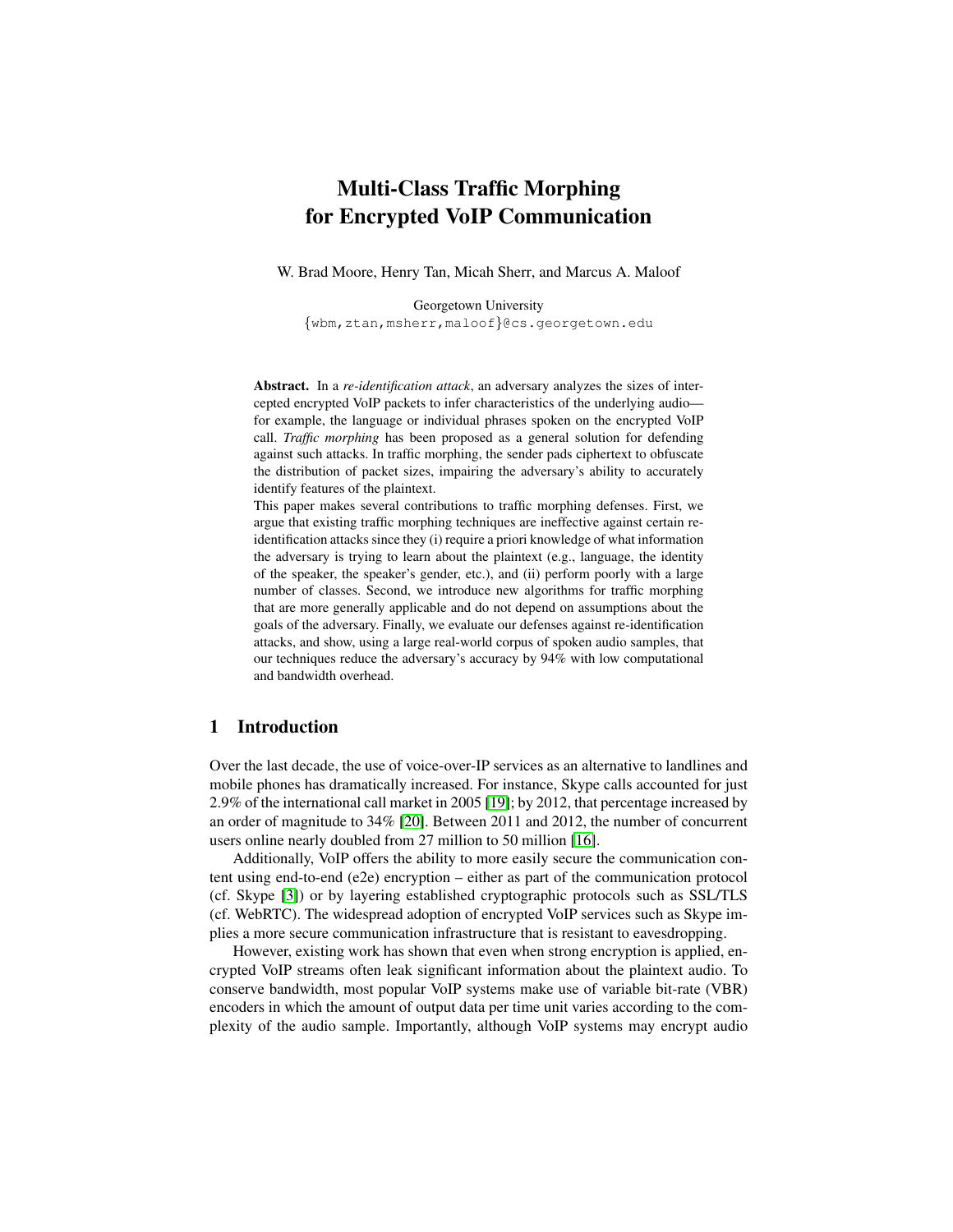<span id="page-1-0"></span>

Fig. 1: Attack workflow. An adversary conducts a re-identification attack by extracting features from an intercepted, encrypted stream. In this example, each observed packet size is mapped to a symbol from the alphabet  $\Sigma = \{a, b\}$ . The feature extractor counts the number of occurrences of each symbol ("unigram") and adjacent pair of symbols ("bigram"). Using a corpus of labeled training data whose features have been similarly extracted, the attacker uses machine learning techniques to infer the class of the intercepted communication (e.g., the speaker is speaking German or is Groucho Marx).

<span id="page-1-1"></span>

Fig. 2: Conceptual overview of the traffic morphing approach by Wright et al. [\[28\]](#page-16-2).

Fig. 3: Conceptual overview of Muffler.

packets, the systems' underlying use of VBR induces a side-channel through which an adversary may infer information about the plaintext by observing only the sizes of encrypted packets. In particular, Wright et al. showed that such observations are sufficient to accurately infer the language being spoken [\[26\]](#page-16-3). As shown in Figure [1,](#page-1-0) an adversary can extract features from the ciphertext based on packets sizes and use machine learning techniques to infer attributes of the underlying plaintext. Followup work by many of the same authors demonstrated that machine learning techniques could additionally identify speakers [\[13\]](#page-15-2) and phrases [\[24,](#page-16-4) [27\]](#page-16-5) with high accuracy. Throughout this paper, we use the term *class* to denote a group of audio samples that share a common attribute (e.g., speaker's gender, speaker's identity, or spoken language).

We present a novel blackbox approach that we call *Muffler* to defend against traffic analysis of encrypted VoIP streams. As with other blackbox defenses [\[28\]](#page-16-2), we assume a closed-source VoIP client that sends encrypted packets, e.g., Skype. To maintain compatibility with existing applications, Muffler operates as an add-on security layer; we make no modifications to client software.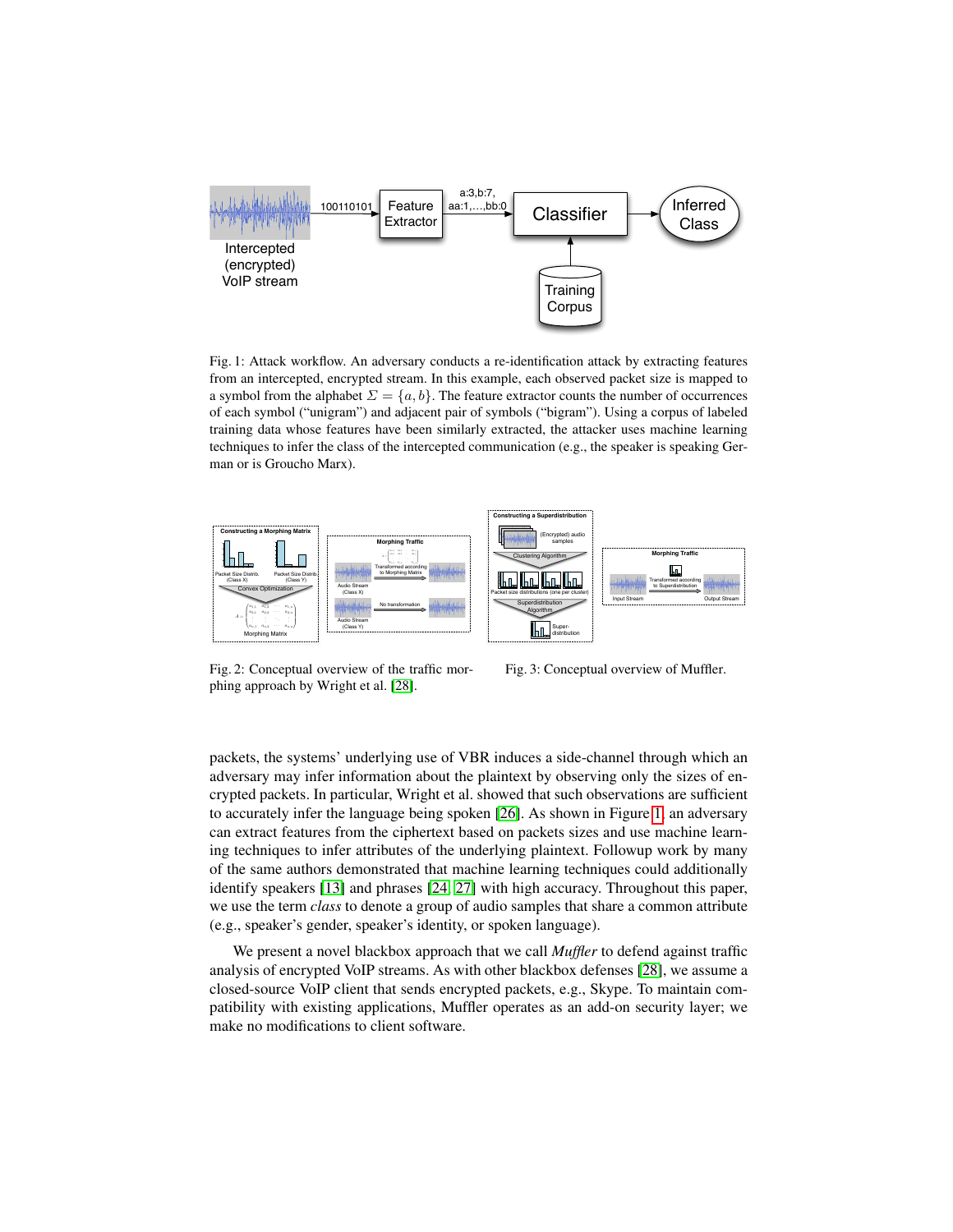#### 1.1 Strawman Defenses

An obvious and simple defense against VoIP re-identification attacks is to replace VBR codecs with CBR encoding. However, this strategy would require either degradation of call quality, or a significant increase to stream bandwidth. CBR encoding is not wellsuited for networks with limited bandwidth (e.g., mobile data networks) – our aim is to develop defenses that incur low bandwidth overheads.

#### 1.2 Background: Traffic Morphing

To defeat traffic analysis while maintaining high-quality audio, Wright et al. proposed a *traffic morphing* approach in which one class of traffic is transformed to match the statistical properties of another existing class [\[28\]](#page-16-2). Specifically, they selectively add padding to packets to obfuscate a stream's true distribution of packet sizes and make the stream appear indistinguishable from another distribution while minimizing the amount of padding necessary. Using a comparison function such as the  $\chi^2$  statistic and convex optimization, they find the distribution closest to a target distribution that is attainable by padding (see Figure [2,](#page-1-1) left). The result is a *morphing matrix* A where each value  $a_{ij}$  in the matrix represents the probability that an (encrypted) audio sample of size  $s_i$  is padded to  $s_j$  (see Figure [2,](#page-1-1) right). They show that for binary classification, their traffic morphing technique significantly degrades the accuracy of the classifier from 71% (without obfuscation) to 30%, while incurring a communication overhead of 15.4% [\[28\]](#page-16-2).

In a blackbox design, packet padding can be achieved by tunneling the encrypted VoIP packets in another layer of encryption where padding may be added.

The receiver decrypts this layer and discards the padding to obtain the original encrypted VoIP stream. Importantly, while the sender can pad packets, packet sizes cannot be decreased since the VoIP client functions as a blackbox. That is, if  $s_j < s_i$ , then  $a_{ij} = 0$  in the morphing matrix.

#### 1.3 A New Approach to Blackbox Traffic Morphing

This paper proposes a new traffic morphing technique that we call Muffler. In contrast to existing work in which one distribution is morphed to a another 'target' distribution, we construct a new synthetic distribution to which all input audio streams are morphed. Also, as discussed in the next section, a limitation of existing techniques is that they assume that the sender knows the adversary's intent (e.g., to determine if the speaker is speaking English or German). With Muffler, we adopt a stronger threat model and assume that the sender does not know the adversary's classification task (language, speaker, gender re-identification, etc.).

Figure [3](#page-1-1) presents a high-level overview of Muffler. Given a background corpus of encrypted audio (either labeled or unlabeled), Muffler uses clustering techniques to form groups of samples, where each group could potentially be a classification used by an adversary in a re-identification attack. For example, a cluster of samples could correspond to spoken Arabic, female speakers, et cetera. Using these clusters, Muffler creates a "superdistribution" of packet sizes to which *all* discovered clusters may be mapped.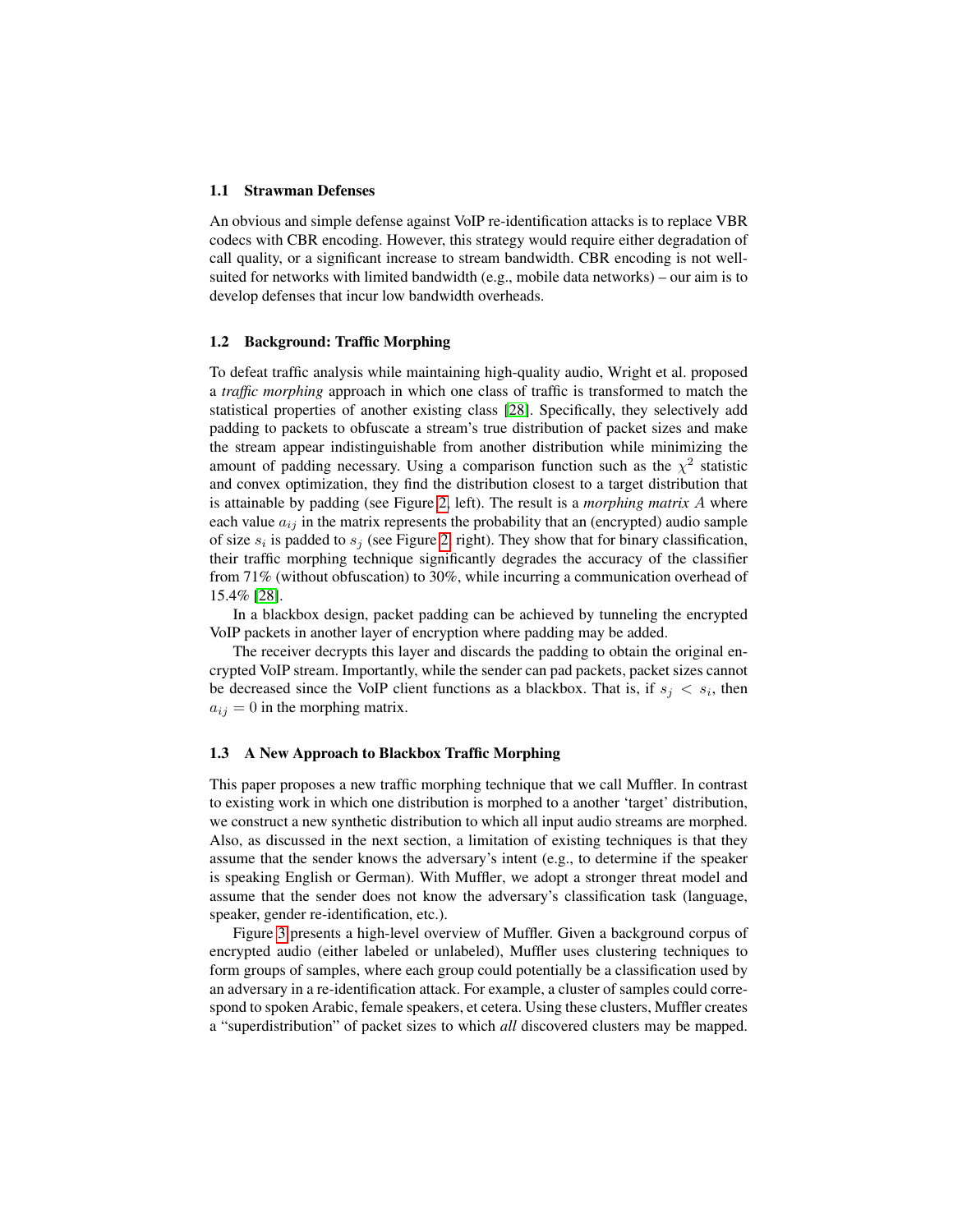<span id="page-3-0"></span>

Fig. 4: A hypothetical example of packet size distributions for spoken English, French, and Spanish. Although the distribution of Spanish may be morphed (by padding) to appear as the distribution of English, the reverse is not possible. None of the three distributions is a viable target to which the other two distributions may 100 be mapped.

Using a large suite of classifiers, we demonstrate that Muffler effectively thwarts traffic analysis of encrypted VoIP streams with both low computation and bandwidth overheads.

## 2 Improved Traffic Morphing

The state-of-the-art defense against re-identification attacks is the traffic morphing approach introduced by Wright et al. [\[28\]](#page-16-2). (We survey other related literature in Section [8.](#page-13-0)) In this section, we highlight some of the advantages of Muffler over this existing work.

## 2.1 Lightweight Traffic Morphing

The approach taken by Wright et al. uses convex optimization to find the best-matching distribution between two audio streams. Calculating the optimal stream transformation requires over an hour on their tested audio samples [\[28\]](#page-16-2). Muffler avoids expensive convex optimizations and is therefore able to *dynamically* adapt to the input signal: we show that our processes are sufficiently lightweight to adjust the transformation mappings in real-time.

### 2.2 Finding a Morphable Distribution

As described above, we consider blackbox defenses, where the traffic morphing approach may only increase packet sizes. Wright et al. study both whitebox and blackbox solutions, where packet sizes may be decreased in the former case, e.g., by temporarily using a lower bitrate. For whitebox systems, their traffic morphing scheme optimally morphs one distribution into another. For clarity, we will refer to the two distributions throughout this paper as the "source" and "target", respectively.

For blackbox settings, where the only permitted operation is padding packets, it may be impossible to transform an existing distribution into another existing distribution. Consider the example distributions of packet sizes for spoken English, French, and Spanish depicted in Figure [4.](#page-3-0) Morphing the Spanish distribution to appear as the English distribution is straightforward: a portion of Spanish small packets are padded to appear as medium packets, and a greater portion of Spanish medium packets are padded to appear as large packets. However, given the distributions shown in the figure, the converse is not possible: an English speaker's traffic cannot be morphed into a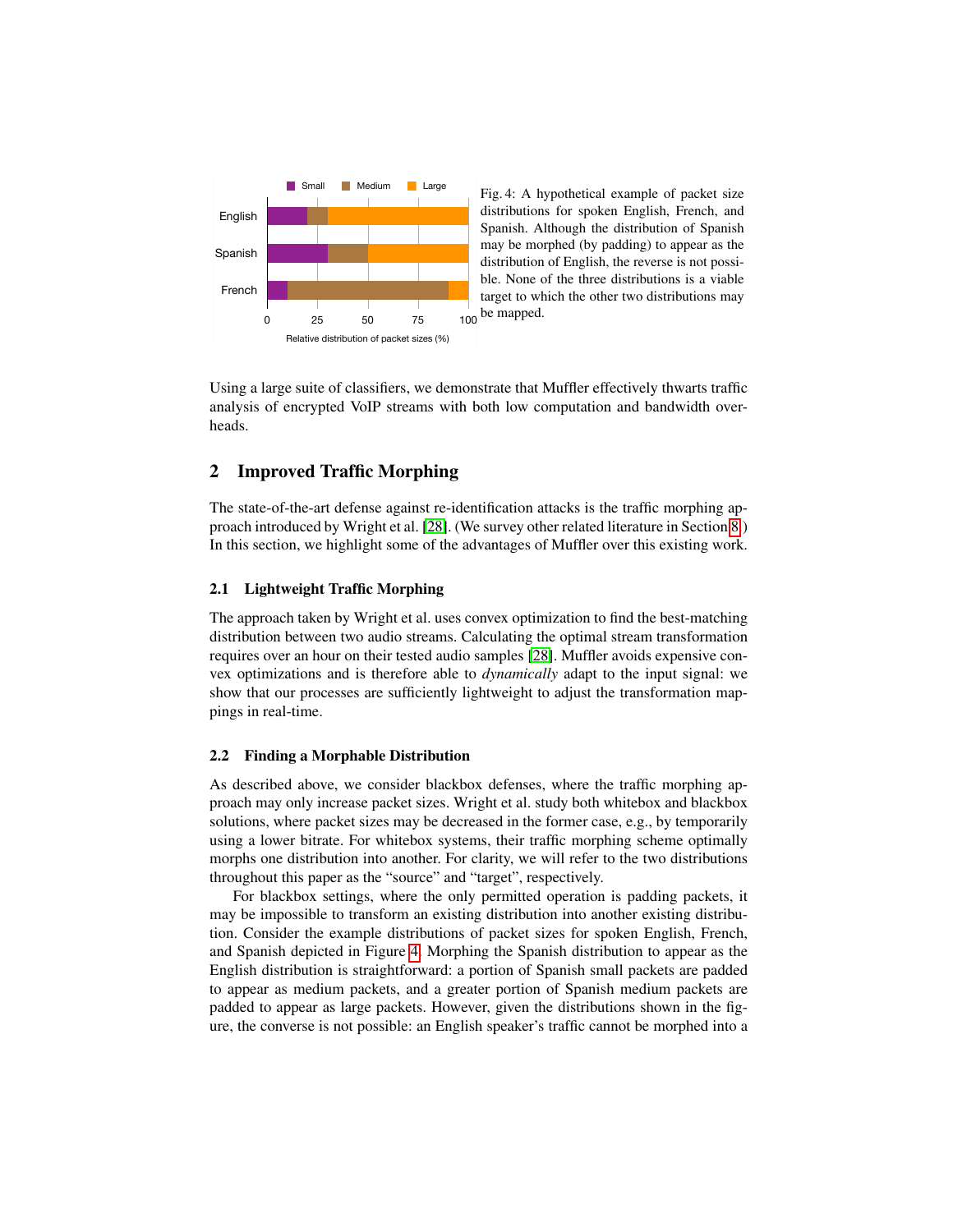Spanish speaker's, and in fact none of these three distributions can be morphed to from both of the other two.

The key benefit of Muffler is that it calculates, based on a set of speakers' streams, the "superdistribution" *with minimal bandwidth cost* that may serve as the target distribution for any of the source distributions. Once the superdistribution is established, Muffler then uses lightweight traffic morphing techniques to map streams to the superdistribution.

### 2.3 Automated Class Detection

The traffic morphing technique introduced by Wright et al. requires labeled training data (e.g., audio samples that are marked as containing spoken English, French, or Spanish). To avoid this, we apply unsupervised clustering techniques to an unlabeled corpus of audio samples containing representative samples for the classes that an adversary may attempt to re-identify. An advantage of our unsupervised learning technique is that the classes need not be explicitly labeled in the corpus. Hence a large and diverse corpus of audio samples may be sufficient to construct a superdistribution that captures a large range of possible classifications.

In Section [4,](#page-6-0) we show that (1) simple clustering techniques are sufficient to detect classes, and (2) the performance of Muffler when clustering is used to detect classes is approximately equivalent to cases where the classes are explicitly specified.

## 3 System and Attacker Models

We consider two parties communicating via a stream of encrypted VoIP packets. Each packet represents a fixed-time audio sample encoded using a VBR codec. We denote the stream of audio samples recorded by the sender as an ordered list  $S = \langle s_1, \ldots, s_m \rangle$ . Let  $v(s_i)$  be the output of sample  $s_i$  after encoding with the VBR codec and  $E(v(s_i))$ be the encryption of that encoded output. Let  $|E(v(s<sub>i</sub>))|$  be the length (in bits) of that ciphertext. We define the alphabet  $\Sigma$  as the set of possible lengths of encrypted audio samples produced by the codec; i.e.,  $\bigcup_{s_i \in S} \{ |E(v(s_i))| \} \subseteq \Sigma$ , with equality usually being the case for spoken audio that is longer than a few seconds. Without loss of generality, we consider the symbols (packet sizes) in  $\Sigma$  to be ordered by size; that is, we set  $\Sigma = \langle z_1, \ldots, z_n \rangle$  such that  $z_i < z_j$  iff  $i < j$ . Finally, we assume that  $\forall s_i \in S$ ,  $|E(v(s_i))| - |v(s_i)| = c$ , where  $c \ge 0$  is a small constant. This latter assumption is necessary to allow an adversary to determine the size of the unencrypted audio sample  $|v(s_i)|$  without knowledge of the sample or the decryption key. Or, equivalently, we assume that the audio samples have not been padded.

We model a passive adversary who intercepts all encrypted VoIP packets in the order in which they were sent. The adversary does not have access to the plaintext. Let  $L = \langle l_1, \ldots, l_m \rangle$  be an ordered list of the lengths of ciphertexts for the stream S. That is,  $l_i = |E(v(s_i))|, l_i \in \Sigma$ . We note that the sequence L induces a distribution of packet lengths. The adversary's goal is to use the side-channel L to infer information about S.

We consider *classes* of speakers where speakers that share a particular attribute (e.g., gender) belong to the same class. Let  $A = \langle a_1, \ldots, a_q \rangle$  be the set of classes that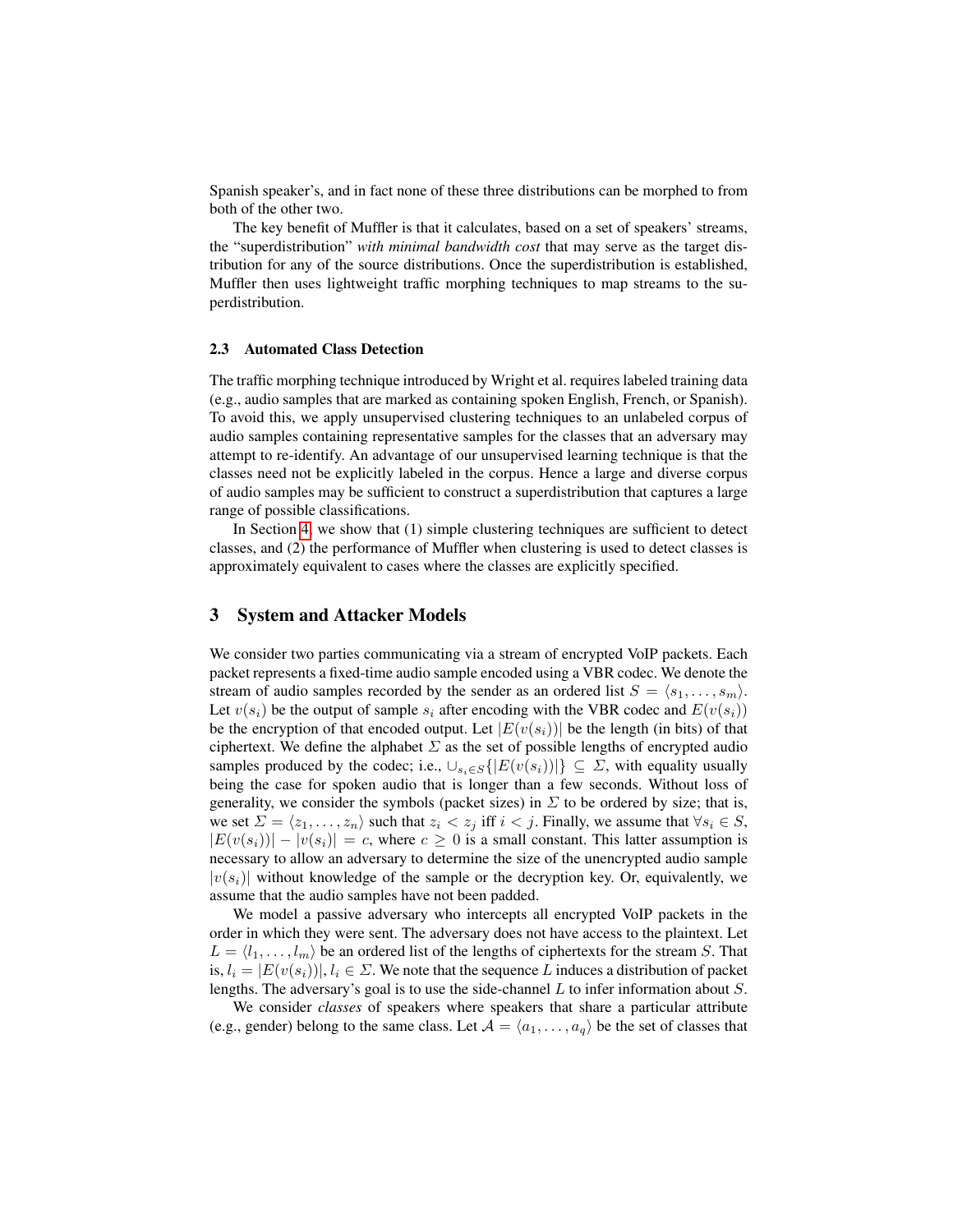are of interest to the adversary. For a given sample S, we denote the correct class as  $\overline{a}_s$ . As with existing work, we assume that an audio stream has exactly one class. By assumption,  $\overline{a}_s \in A$  and, to avoid the trivial case,  $|A| > 1$ .

We also conservatively assume that the adversary has access to a corpus  $\Gamma$  of unencrypted audio samples such that (i)  $S \notin \Gamma$ , (ii) for all  $S' \in \Gamma$ ,  $\overline{a}_{S'} \in \mathcal{A}$ , (iii) for all  $S' \in \Gamma$ ,  $\overline{a}_{S'}$  is known to the adversary (i.e., the corpus is labeled with the correct classes), and (iv) the adversary may compute the lengths of ciphertexts  $\langle l'_1, \ldots, l'_m \rangle$  produced by encoding and encrypting the audio of each sample in  $\Gamma$ . The first requirement ensures that the intercepted stream does not already appear in the corpus, while the second conservatively assumes that each sample in the corpus has a class in  $A$ . Finally, for any audio stream S whose encoded ciphertext may be intercepted by the adversary, we assume that there are samples in  $\Gamma$  that belong to the class  $\bar{a}_s$ . We say that such a corpus provides *coverage* of the class  $\overline{a}_s$ .

Given L and  $\Gamma$ , the adversary's goal is to correctly infer  $\overline{a}_s$ —that is, to re-identify the audio's class. The goal of Muffler is to make the adversary's probability of correctly guessing  $\overline{a}_s$  similar to the probability of guessing correctly without L.

As discussed above and visualized in Figure [1,](#page-1-0) the adversary may frame the reidentification task as a machine learning problem. For example, the approach by Wright et al. forms *n*-grams (overlapping segments of *n*-length sequences) over  $L$ , and uses a count of each n-gram as a feature for a machine learning classifier [\[26\]](#page-16-3). Using a background corpus to train the classifier, Wright et al. show that the adversary can reliably predict  $\overline{a}_s$  when no obfuscation is applied. In Section [6](#page-9-0) and in Appendix [A,](#page-17-0) we formalize our security properties under the assumption that the adversary uses  $n$ -grams as features, noting that this approach is used by all re-identification attacks of which we are aware [\[24,](#page-16-4) [26–](#page-16-3)[28\]](#page-16-2).

With Muffler, we assume the speaker has access to a corpus of audio samples,  $\Gamma'$ , that he may use to form a superdistribution to which traffic may be morphed (see Fig-ure [3\)](#page-1-1). As with  $\Gamma$ , we assume that  $\Gamma'$  provides coverage, i.e., there are samples in  $\Gamma'$ of the same class as the speaker's audio streams. Unlike  $\Gamma$ , we do not require that the samples in  $\Gamma'$  be labeled with their correct classes.

We envision that  $\Gamma'$  could be bundled with the Muffler software or obtained by the user. We note that acquiring a large corpora of speech is not particularly difficult: we use the public domain Librivox [\[15\]](#page-15-3) collection of audio books; George Mason University maintains a set of more than 1,800 speech samples that cover a large range of languages and accents [\[1\]](#page-15-4); the University of Pennsylvania's Linguistic Data Consortium hosts hundreds of language corpora [\[2\]](#page-15-5).

In this paper, we let  $\Gamma' = \Gamma$ . This is a conservative assumption, as it allows the adversary to train on the exact data used by the sender to form its superdistribution. (In cases where Muffler is applied, the adversary is allowed to train on the modified packets.)

Importantly, we note that a non-goal of our system is to provide *deniability*: Muffler does not attempt to conceal its use. Since Muffler morphs traffic to a superdistribution that may not resemble any non-obfuscated distribution, an adversary could use similar classification techniques to detect it. Our goal is to provide VoIP communication that resists re-identification attacks.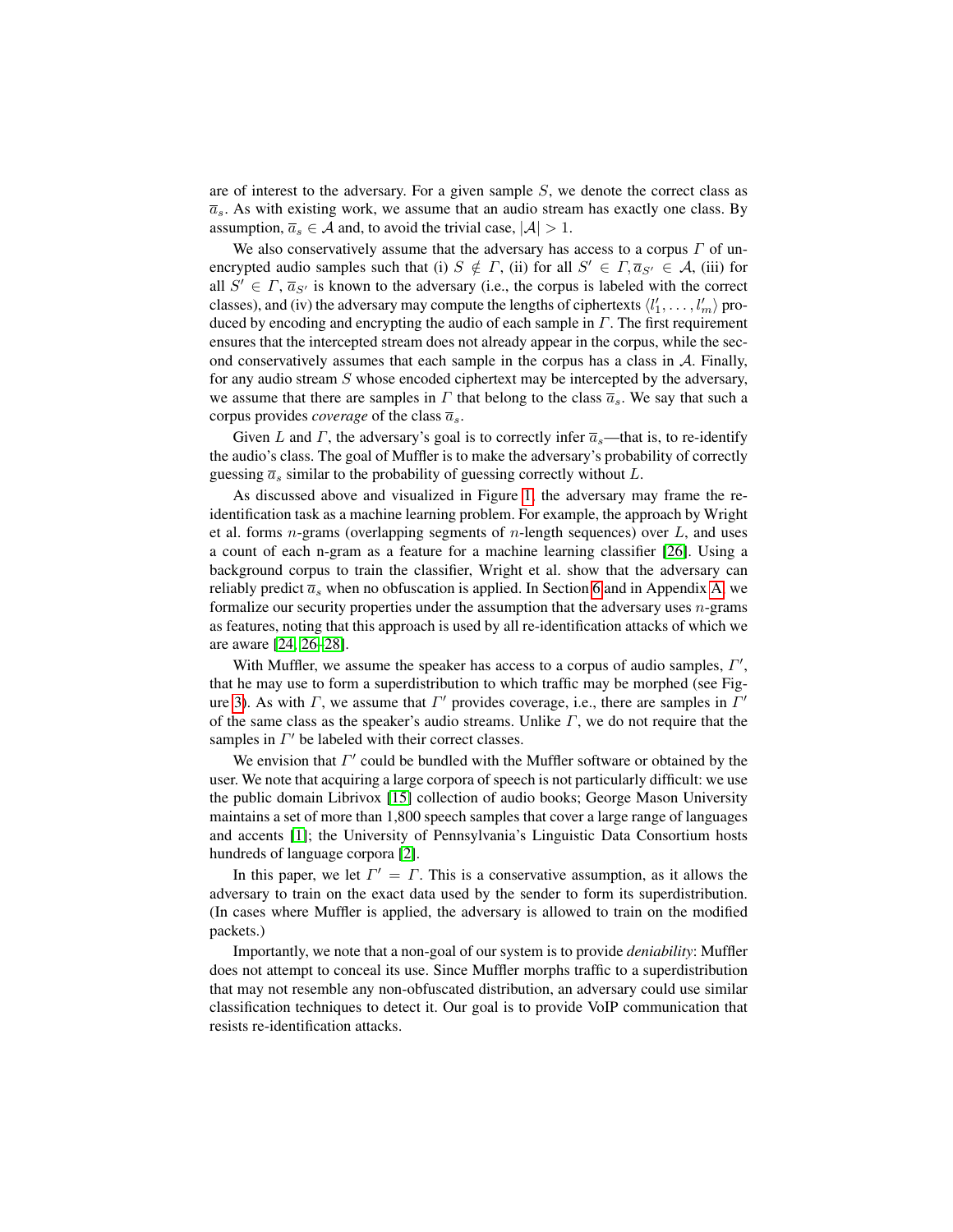Algorithm 1 Given an array of distributions from a training corpus, calculate the superdistribution to which each input distribution may be mapped

```
1: proc calcSuperdistribution(arrayOfDistributions)
2: packetSizes \leftarrow \langle z_n, \ldots, z_2, z_1 \rangle, n \leftarrow |{\text{packetSizes}}{iterate through packet sizes, starting with the largest}
3: for all p_1 in packetSizes do<br>4: Max \leftarrow largest frequency
          Max \leftarrow largest frequency of packetsize p_1{given the maximum, create a superdistribution to which all other distributions may be morphed:}
5: for all dist in arrayOfDistributions do
               deficit ← Max
               for all p_2 in packetSizes[packetSizes.index(p_1):n] do
                    deficit←deficit-dist[p<sub>2</sub>]
                    9: if deficit < 0 then
                           dist[p_2] \leftarrow -1 \timesdeficit
                           break
                      end if
                      if p_1 == p_2 then
                           dist[p_2] \leftarrow -1 \times Max
6: deficit \leftarrow<br>
7: for all p_2<br>
8: deficit:<br>
11: if deficit<br>
11: by<br>
11: end i<br>
11: if p_1<br>
11: if p_1<br>
14: di<br>
15: else<br>
11: di<br>
15: di<br>
11: di<br>
11: di<br>
11: di<br>
11: di<br>
11: di<br>
11: di<br>
11: di<br>
11: di<br>
11: di<br>
1
                           dist[p_2] \leftarrow 017: end if
            end for<br>end for
19: end for
20: end for
21: return ArrayOfDistributions[0]
      {After the last iteration, each distribution in arrayOfDistributions will be identical, and equal to the smallest
     possible (bandwidth-wise) distribution to which any of the distributions could be transformed.}
```
## <span id="page-6-1"></span><span id="page-6-0"></span>4 Forming the Superdistribution

In order to reduce the ability of an adversary to reliably determine any attributes of an audio stream, we aim to shape the distribution of the packet sizes within the streams such that classification (re-identification) is as difficult as possible. One method to make streams indistinguishable would be to pad each packet to the maximum size, which, while effective in preventing classification of speakers, negates the bandwidth savings achieved by using VBR in the first place. Another method is to attempt to pad a stream's packets in order to 'morph' the packet distribution to resemble that of other known streams. As discussed above, such an approach was explored by Wright et al. [\[28\]](#page-16-2), and Muffler can also be categorized as a traffic morphing system. However, the approach by Wright et al. is not well-suited for disguising multiple classes, since not all streams are easily morphable to all other streams.

Muffler considers the distributions of all speakers in a training corpus, and then calculates the least bandwidth-intensive distribution to which *all* speakers in the corpus could be padded to. Specifically, letting  $L_s = \langle l_{1_s}, \ldots, l_{m_s} \rangle$  be an ascending list of the  $m$  different posssible lengths of ciphertexts for a stream  $s$ : Muffler calculates superdistribution  $L_{super}$  such that for all  $1 \leq n \leq m$ ,  $\sum (l_{n_{super}} + \cdots + l_{m_{super}})$  $\max_s(\sum (l_{n_s} + \cdots + l_{m_s}))$  over all streams s in the corpus.

The process used to calculate this superdistribution is presented as Algorithm [1.](#page-6-1) The algorithm is given an array of distributions such as that visualized in Figure [4.](#page-3-0) Each of the three bars in the figure reflects a different speaker class, the distinction between which our superdistribution will seek to eliminate. Note that Algorithm [1](#page-6-1) creates a superdistribution from unigrams. (Section [4.1](#page-7-0) presents the algorithm for  $n$ -grams.)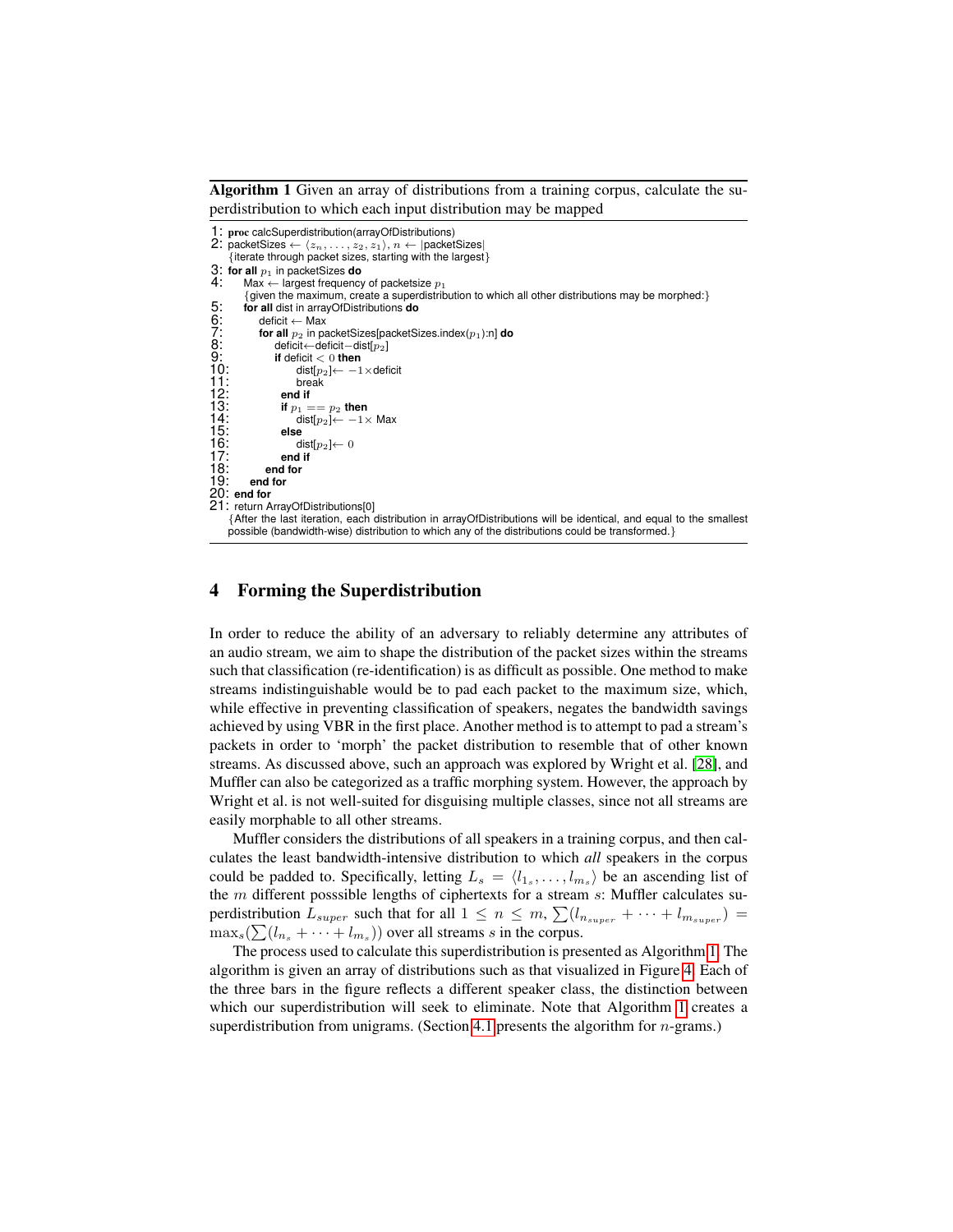The algorithm works as follows: in line 4, the algorithm finds, amongst the input distributions, the largest count for the largest packet-size  $(z_n)$ . In our example, the largest proportion of  $z_3$  packets (where  $z_3$  is the largest packet size) occurs in Spanish, and this maximum value is 30%.

Lines 5-20 describe the formation of the superdistribution. Conceptually, the superdistribution considers the relative frequencies of the packet sizes, in order of decreasing packet size. The superdistribution uses the largest relative frequency amongst the input distributions.

#### <span id="page-7-0"></span>4.1 n-gram Superdistributions

Algorithm [1](#page-6-1) calculates a superdistribution based on the distributions of packet sizes in a set of streams. However, morphing only unigrams may be insufficient if the adversary is using  $n$ -grams to classify streams. (In Section [7,](#page-9-1) we evaluate the effectiveness of a unigram-based superdistribution against an adversary who uses trigrams.)

To defend against n-gram adversaries, we construct multiple superdistributions. Muffler computes a superdistribution for each unique sequence of  $n-1$  packet lengths. That is, if Muffler is considering trigrams and a packet length  $z_q$  in a sample is proceded by packet sizes  $z_a$  and  $z_b$ , then Muffler increments the counter for  $z_q$  in the distribution corresponding to the sequence  $\langle z_a, z_b \rangle$ . There will be  $|\Sigma|^{n-1}$  such superdistributions.

Muffler uses this set of superdistributions, once built, to dynamically morph packets. Given the  $(n-1)$  packets that were most recently output, Muffler uses the corresponding superdistribution (i.e., the one that matches the  $(n - 1)$ -length sequence) to determine how the next packet should be morphed. The morphing operation is explained in more detail in Section [5.](#page-8-0)

#### 4.2 Dynamic Clustering

Algorithm [1](#page-6-1) takes as input an array of distributions of packet sizes, where each distribution within the array corresponds to a class (e.g., Spanish, English, and French, in the case of language re-identification). However, it may be the case that the classes are not known a priori—either because the corpus is unlabeled or the sender does not know the type of re-identification that the adversary will attempt (e.g., language vs. speaker re-identification). We expect that this latter case will be the norm in most deployment scenarios.

In light of this, we explored an alternate method of superdistribution generation in which the algorithm, given the set of streams as a whole, first creates its own classifications of the streams using an unsupervised clustering algorithm. In what follows, we will refer to this data preprocessing step as *dynamic clustering*.

We find that k-means clustering is sufficient to automatically generate the input distributions for Algorithm [1,](#page-6-1) given an unlabeled collection of audio samples. In Section [7,](#page-9-1) we show that Muffler is similarly able to mitigate re-identification attacks when the speaker's training corpus is (i) labeled or (ii) unlabeled and k-means clustering is applied. We discuss finding an appropriate value of  $k$  in Section [9.](#page-14-0)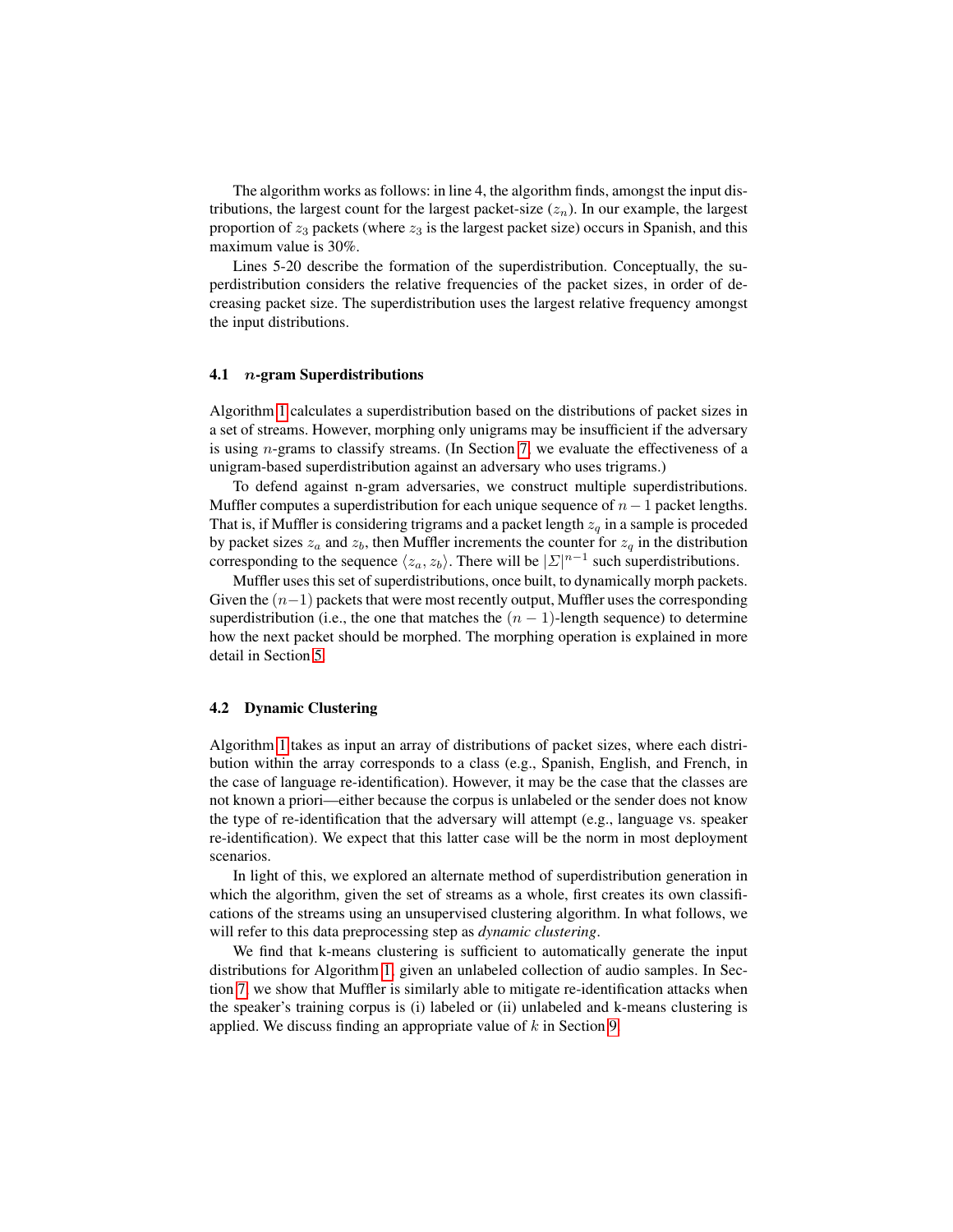Algorithm 2 Given a calculated superdistribution array, pad the packets of an input stream as necessary to map its distribution to the superdistribution

```
1: proc morphStream(packetInStream, targetDistro, numPossibleSizes, gramSize)<br>2: currentDistro \leftarrow an array of numPossibleSizes^{gramSize} empty distribution arrays
2: currentDistro \leftarrow an array of numPossibleSizes<sup>gr</sup>
3: precedingNPackets← an empty queue of packet sizes
4: maxSizePacket ← a maximally-sized packet
5: for all x in range(0,gramSize) do
6: currentPacket ←packetInStream.dequeue()
7: packetOutStream.enqueue(maxSizePacket)<br>8: precedingNPackets.enqueue(currentPacket)
        8: precedingNPackets.enqueue(currentPacket.size())
9: end for
10: while currentPacket ← packetInStream.dequeue() do<br>11: distributionDisparities ← an array noting the curren<br>12: for all possibleSize in range(currentPacket.size().m
          distributionDisparities \leftarrow an array noting the current distribution's disparity from the target distribution.
12: for all possibleSize in range(currentPacket.size(),maxPossibleSize) do
              13: if currentDistro[precedingNPackets][possibleSize]/currentDistro[precedingNPackets][totalPackets] <
             targetDistro[precedingNPackets][possibleSize] then
14: probabilitiesOfChoosing[possibleSize] ← (targetDistro[precedingNPackets][possibleSize] - cur-
                 rentDistro[precedingNPackets][possibleSize]) x maxPossibleSize / (1 + possibleSize)
15: else<br>16: p<br>17: end<br>18: end for
                  probabilitiesOfChoosing[possibleSize] \leftarrow 0end if
18: end for<br>19: chosenl<br>20: current[21: current]<br>22: precedii<br>23: precedii
          19: chosenPacketSize ← WEIGHTEDCHOOSER(distributionDisparities)
          currentDistro[precedingNPackets][chosenPacketSize]++
          currentDistro[precedingNPackets][totalPackets]++ //totalPackets being the sum of all packet sizes
          22: precedingNPackets.enqueue(chosenPacketSize)
23: precedingNPackets.dequeue()<br>24: padAndSendPacket(currentPa
          24: padAndSendPacket(currentPacket,chosenPacketSize)
25: end while
```
## <span id="page-8-1"></span><span id="page-8-0"></span>5 Mapping to the Superdistribution

Algorithm [2](#page-8-1) describes how Muffler transforms an input stream to resemble a predetermined superdistribution. For clarity, we focus on the particular case in which the sender wishes to morph his traffic at the level of trigrams; we note that the algorithm works for any size  $n$ -gram.

In lines 5-8, we pad the initial  $n - 1$  packets to the maximum packet size. (Since packets usually convey 20ms of audio, this initial maximal padding is quickly amortized away.)

After this initial special case, the algorithm proceeds as follows: based on the previous  $n - 1$  outputted packet sizes (i.e., the packets that were transmitted after being morphed), we compare the target distribution of what should come next to the actual distribution of what has followed these two packet sizes in the current, obfuscated, output stream so far. In lines 13-17, the algorithm assigns probabilities to the possible choices for the packet size to output, based on which sizes are most underrepresented. These probabilities are skewed slightly toward smaller packets in line 14. On line 19, we use the WeightedChooser subroutine, which chooses a random packet size from those with disparities (i.e., distances from the superdistribution) greater than zero, weighted by the value of the disparity; or, if there are no such probabilities greater than zero, it returns the largest packet size. In lines 20-22, the current distribution is updated with the packet size we have chosen, and the precedingNPackets window is shifted forward to include this packet. In line 23, the current packet is sent, after being padded to the chosen packet size.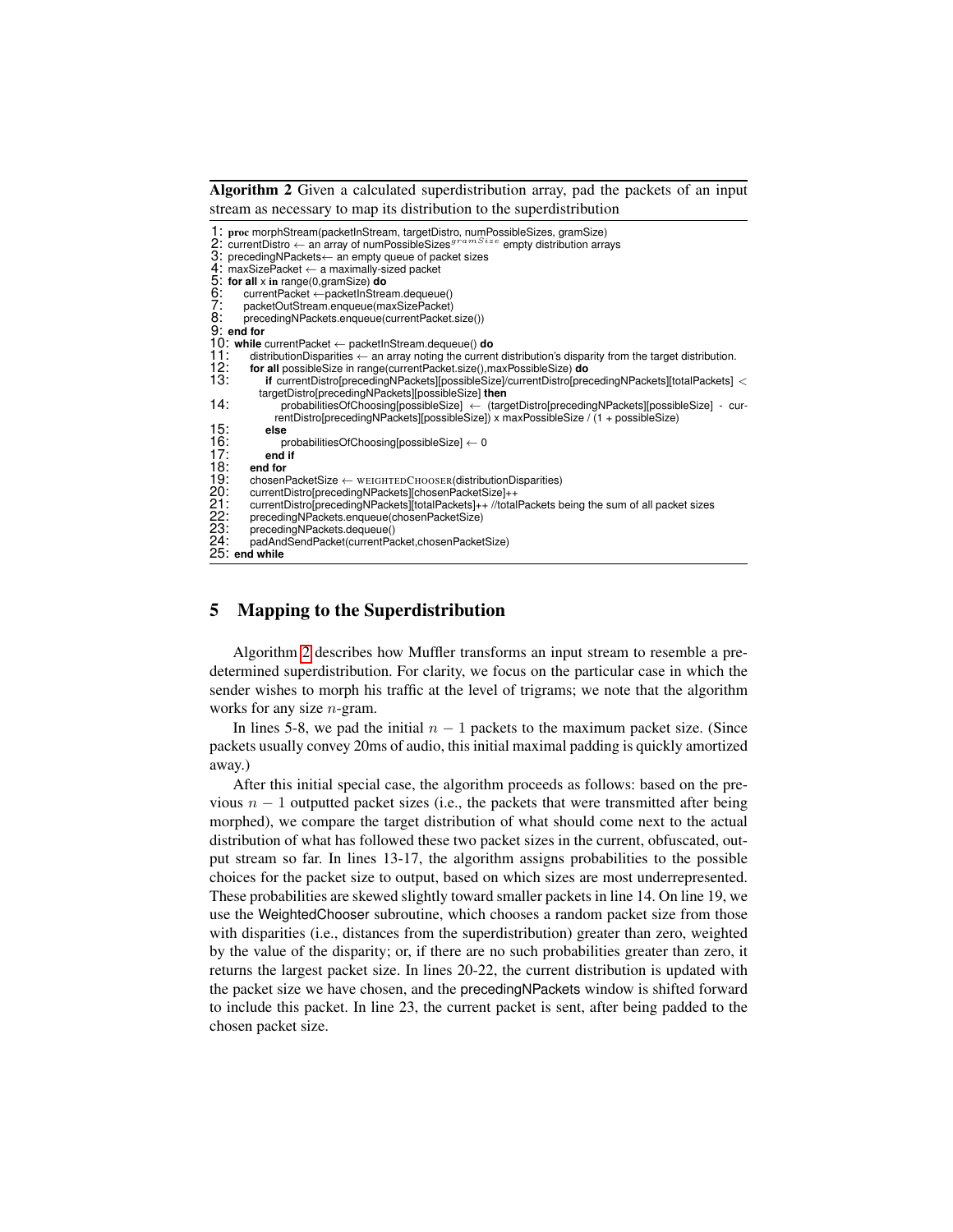### <span id="page-9-0"></span>6 Security Analysis

Theorem 1. *Our scheme is IND-CGA (Indistinguishability against Chosen Generator Attack) secure.*

The IND-CGA game allows an adversary  $A$  to select a pair of *generators*  $g_0$  and  $g_1$ , where generators are algorithmic models of speakers. Specifically, a generator outputs packet streams which share characteristics similar to those that would be produced by a particular speaker. From the pair of generators provided by the adversary, one such generator is chosen at random, with the choice being invisible to A. The randomly chosen generator is then used to produce a packet sequence, which is then morphed (using Muffler) and returned to A. Given  $g_0$ ,  $g_1$ , the Muffler algorithms, and the morphed stream, the adversary's goal is to decide whether the randomly chosen generator was  $g_0$  or  $g_1$ . Intuitively, if the adversary cannot make this determination *for any set of generators*  $q_0$ *and*  $g_1$ , then the morphing provides a form of indistinguishability, which is exactly the goal of Muffler.

We remark that in the standard indistinguishability under chosen-plaintext attack (IND-CPA) game used to evaluate cryptosystems, the adversary there is allowed to choose arbitrary packet streams, as opposed to generators. As such, any reasonable blackbox morphing technique must morph all packets to the maximum size to be secure under IND-CPA, since the adversary could choose a sequence of all smallest-size packets and a sequence of all largest-size packets as his inputs. The adversary could then trivially identify that the smallest-size sequence was the one randomly chosen if the morphed sequence contains a single packet that is not the largest size. This applies to less extreme packet streams. As such, in our IND-CGA game, we restrict the adversary to choosing randomized generators whose output reflect real speech distributions.

In our analysis, we assume that the adversary performs classification by using  $n$ grams as features. As explained in more detail in Appendix [A,](#page-17-0) we believe that this is a realistic assumption, at least given currently known re-identification attacks, all of which (to the best of our knowledge) perform classification using *n*-grams (cf. [\[24,](#page-16-4) [26–](#page-16-3) [28\]](#page-16-2)). In Appendix [A,](#page-17-0) we show that Muffler achieves IND-CGA under assumptions that existing work and our empirical results indicate hold true in practice.

## <span id="page-9-1"></span>7 Evaluation

*Dataset* We gather public-domain audio from Librivox [\[15\]](#page-15-3), a collection of literature read aloud by volunteers. This source of data is especially good for our purposes, as the variance in background noise as well as the quality and frequency response of the microphones being used are all factors that affect the ability of a codec to compress the audio stream; this makes traffic morphing more difficult, since the streams are more easily distinguishable than if they were all recorded in a controlled environment with identical equipment. From the Librivox dataset, we extract 100 samples of 200 seconds of audio from each of 158 different speakers, totaling nearly 878 hours of audio.

We encode the audio samples from the Librivox dataset using the Silk codec [\[21\]](#page-16-6) (the same codec used by Skype until late last year, and the basis for the current codec).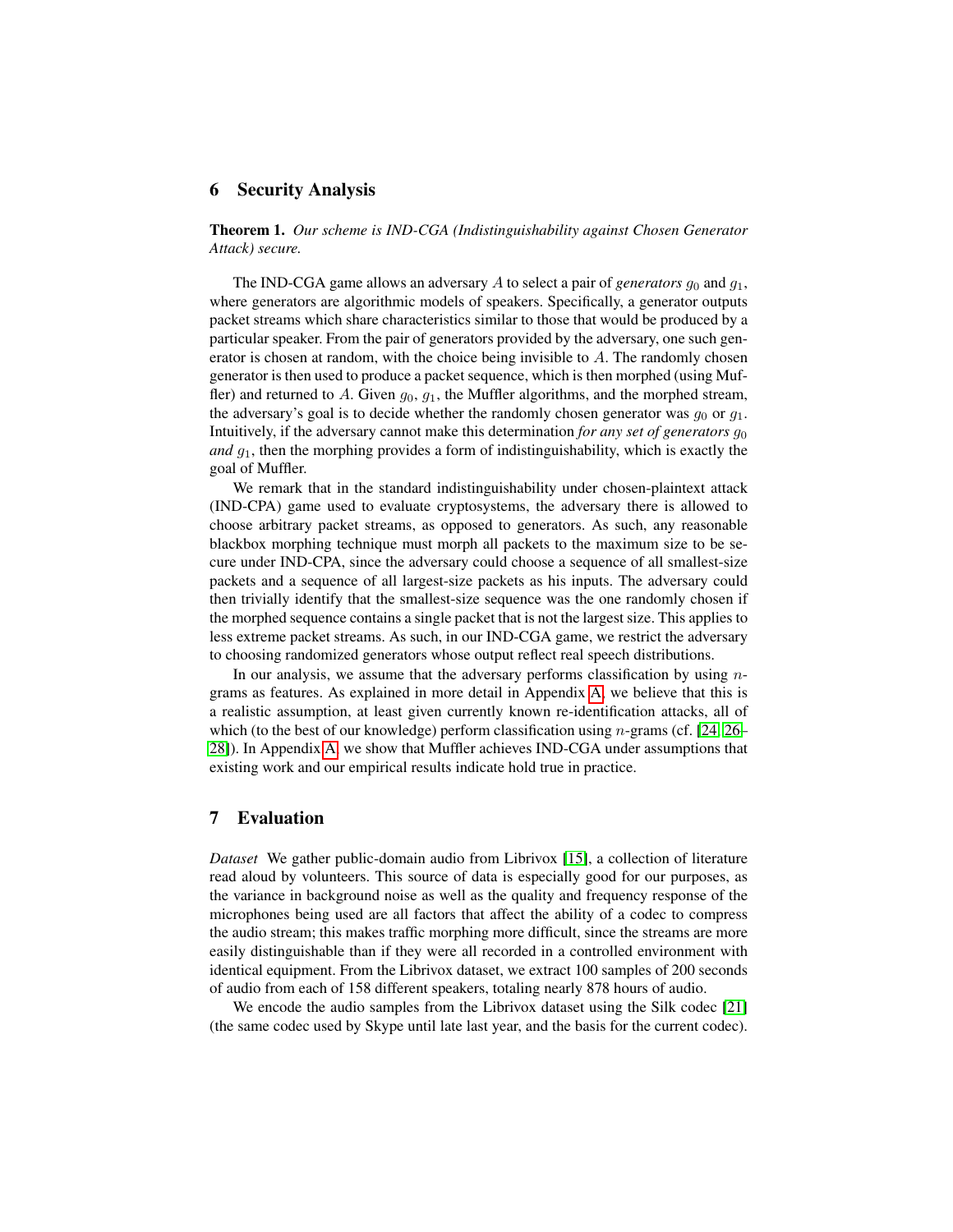The output of this encoding step is a series of discrete audio packets. Using Silk's default parameters, there are eight possible sizes for the encoded audio; i.e.,  $|\Sigma| = 8$ . Since we assume that the adversary is not able to decipher the traffic, we consider only the sizes, and not the content, of these packets.

*Methodology* In order to measure the efficacy of Muffler, we compare an adversary's ability to classify VoIP streams without any obfuscation beyond basic encryption, to an adversary's ability to classify streams that have been morphed with Muffler. The adversary's goal is to identify the speaker of an intercepted stream, from amongst the 158 speakers in our dataset.

Each sample in the Librivox dataset is an ordered sequence of packet sizes,  $L =$  $\langle l_1, \ldots, l_m \rangle$ . From this sequence, we count the occurrences of unigrams, bigrams, and trigrams, where a unigram is a symbol, a bigram is a subsequence of two contiguous symbols, etc. The counts for each unigram, bigram, etc. are used as features for a machine learning classifier. For supervised learning, each sample is labeled with its correct class (as specified in the Librivox data). In this paper, we present results for adversaries using (i) unigrams and (ii) unigrams, bigrams, and trigrams.

The adversary uses a battery of classifiers: three variations of k-Nearest-Neighbor and Naïve Bayes, the J48 decision tree algorithm (based on  $C<sub>4.5</sub>$ ), and a support vector machine (SVM) [\[25\]](#page-16-7). For the adversary who examines only unigrams, the training corpus contains only unigram counts; the stronger adversary has counts for unigrams, bigrams, and trigrams as training features.

To evaluate the efficacy of Muffler to mitigate re-identification attacks, we compare the adversary's ability to correctly classify streams with Muffler and without any attempted traffic morphing. For each configuration, we report the *mean classification accuracy* amongst all the machine learning classifiers and the *worst case accuracy* i.e., the classification accuracy of the best performing classifier (and the worst-case accuracy from the perspective of the communicants).

For the results presented below, we use five-fold cross-validation. We conservatively assume that the adversary has access to the same corpus used by Muffler to form the superdistribution; that is,  $\Gamma = \Gamma'$ . However, the adversary always has access to a labeled training corpus; when Muffler uses dynamic clustering, we assume that the speaker does not know the class that interests the adversary (language, speaker identity, etc.) and consequently remove the labels from  $\Gamma'$ . For dynamic clustering, we use k-means clustering with  $k = 32$ .

For all cases where Muffler has been applied, the adversary allowed to train on the morphed versions of the packet streams.

#### 7.1 Baseline Classification

Without any obfuscation (other than the encryption of packets), each of these classifiers is extremely adept at classifying speakers. The adversary's unigram classifiers average 26.3% accuracy in identifying the speaker, among 158 possible speakers, with the best classifier being able to correctly classify the speaker 28.1% of the time. Trigram classifiers average 43.3% accuracy in identifying the speaker, with a worst case accuracy of 72.4%, provided by SVM.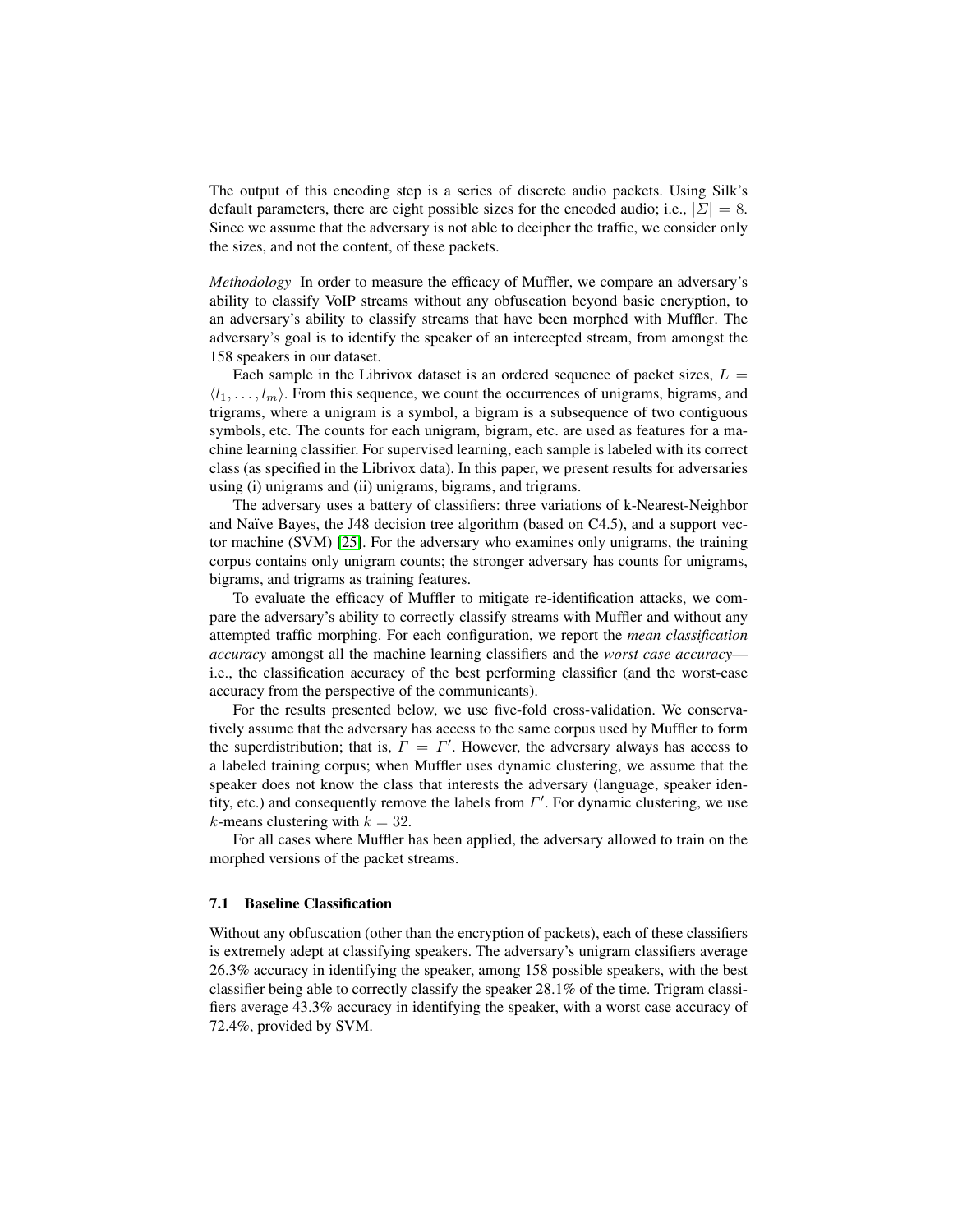<span id="page-11-0"></span>

Fig. 5: Unigram-based adversary accuracy, with no morphing (Vanilla), Muffler using a labeled training corpus (Uni), and Muffler with kmeans clustering  $(k = 32)$  applied to an unlabeled training corpus (Uni+DynCluster).

Fig. 6: Accuracy of re- Fig. 7: identification when adversary identification when adversary considers the frequencies of considers the frequencies of trigrams. *Left:* No morphing. trigrams. *Left:* No morphing. *Center:* Labeled training cor-*Center:* Labeled corpus, and pus, considers only unigrams. considers trigrams. *Right:* Un-*Right:* Unlabeled corpus, labeled corpus, and considers considers only unigrams.



Accuracy of retrigrams.

#### 7.2 Obfuscation against Unigram Classifiers

Using our method for unigram distribution obfuscation, we are able to significantly reduce the average and worst case accuracies of the unigram classifier battery: Figure [5](#page-11-0) illustrates the accuracy of the classifiers before and after Muffler has been applied. Applying our unigram obfuscation technique reduces the average accuracy of the classifiers from 26.2% to 1.8%, and the worst case accuracy from 28.6% to 2.4% when Muffler has access to a labeled training corpus.

The bars marked "Uni+DynCluster" in Figure [5](#page-11-0) show Muffler's accuracy when provided an unlabeled training corpus. (The corpus used by the adversary to train his classifiers remains labeled.) Here,  $k$ -means clustering is used on the entire set of audio streams in the training corpus  $\Gamma'$ , and the resulting clusters are used as speaker classes by Muffler. The superdistribution is calculated by combining these 32 distributions.

The high comparative efficacy of our algorithm when using dynamic clustering is important to note. The similar performance of our algorithm when using dynamic clustering versus using a priori knowledge of class divisions means that deployment of Muffler would have very few technical hurdles: concealing speakers within a network could be achieved by simply placing Muffler at the edge of that network.

#### <span id="page-11-2"></span>7.3 Obfuscation against Trigram Classifiers

Unigram-based traffic morphing is less effective when the adversary classifies streams based on longer  $n$ -grams.<sup>[1](#page-11-1)</sup> Figure [6](#page-11-0) shows the accuracy of classification based on trigrams on our audio streams. These "trigram classifiers" achieve very high accuracy on unobfuscated streams, with a worst-case accuracy of 72%, and an average-case accuracy of 49.6%, as can be observed from the first pair of bars. Muffler significantly degrades the accuracy of re-identification, providing mean and worst-case classification rates of 9.8% and 15.8% respectively.

<span id="page-11-1"></span><sup>&</sup>lt;sup>1</sup> There is, of course, decreasing returns when  $n$  is large. As  $n$  increases, there are more unique  $n$ -length sequences and each are less likely to occur in the test data; hence, they provide less predictive value.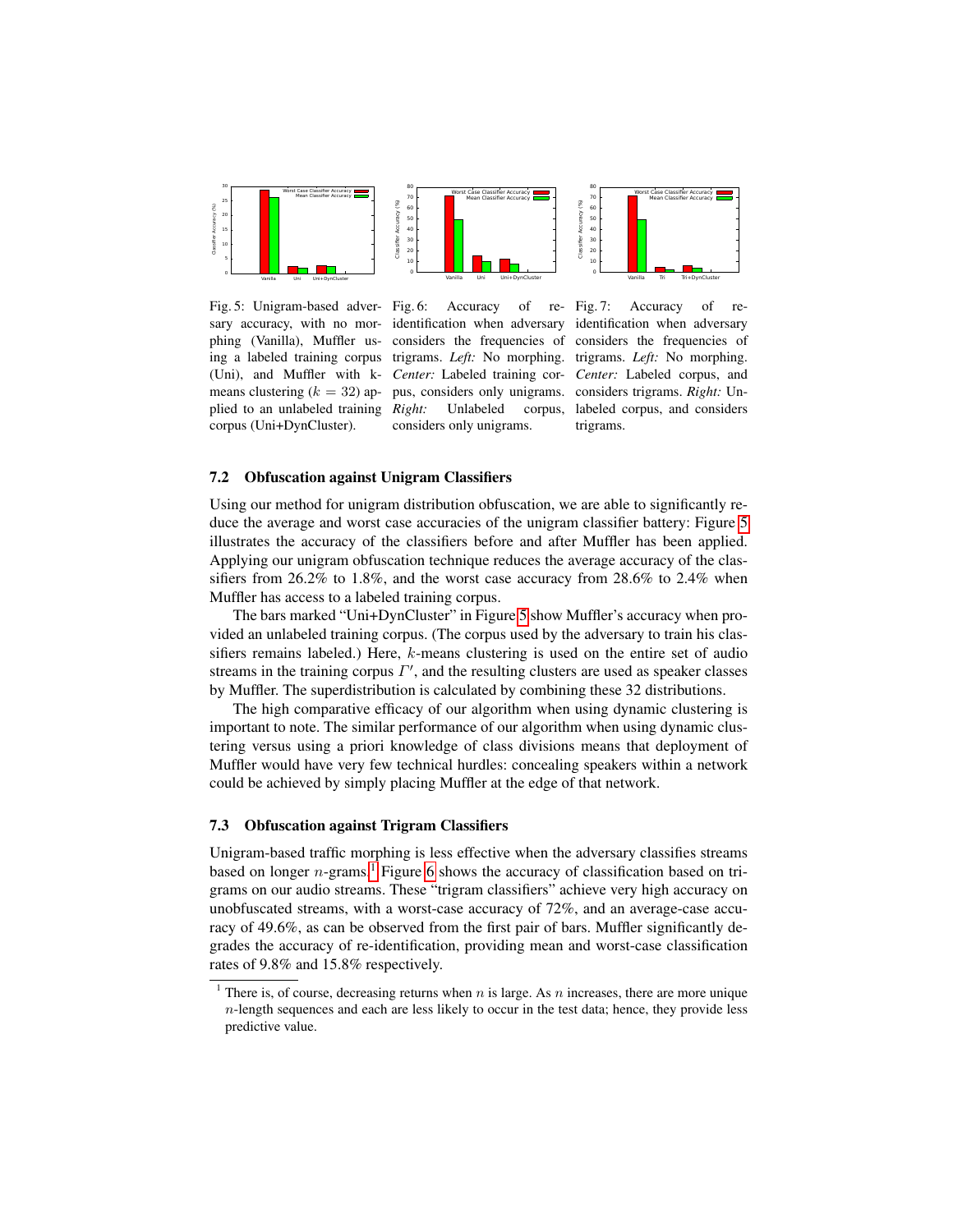<span id="page-12-0"></span>



Fig. 8: Accuracy of re-identification when the adversary considers the frequencies of unigrams, bigrams, and trigrams for streams without obfuscation *(left)* and streams with random padding *(right)*.

Fig. 9: Relative bandwidth overhead (w.r.t. unmorphed streams) of Muffler when considering uni-, bi-, and trigrams to build the superdistribution, as a function of the number of classes in the Librivox training data.

When we use our trigram-based superdistribution, the adversary's classifier accuracy drops even more. As seen in the middle bars of Figure [7,](#page-11-0) the worst- and averagecase accuracies drop to 4.6% and 2.8%, respectively. This represents a reduction in accuracy of 94%, for the worst-case, when compared to unmorphed traffic.

#### 7.4 Random Padding

We wish to show that the decreased accuracy of re-identification is not merely due to padding the streams away from their original form, but rather is attributable to morphing traffic to the superdistribution. We implement a simpler traffic morphing algorithm that randomly pads each packet in a stream by an amount adjusted such that the bandwidth cost of this random padding was similar to that of Muffler. As expected, while the padding did slightly decrease the adversary's ability to classify speakers, its efficacy at this task was far below that of our trigram superdistribution obfuscation technique, as shown in Figure [8.](#page-12-0) While the average classifier accuracy dropped to 17.5%, worstcase accuracy stood at 50.0%. As mentioned in Section [7.3,](#page-11-2) the equivalent worst-case accuracy for Muffler is 4.4%.

#### 7.5 The Cost of Privacy

Figure [9](#page-12-0) shows the relative cost of Muffler using a unigram superdistribution on the Librivox dataset, compared to the unmodified stream's bandwidth, for various numbers of speakers (classes) from which superdistributions are created. Because the cost of creating a superdistribution from a set of speakers depends on which speakers are included in that set, for each set size, we take a random sample of 16 possible combinations, and average the results to arrive at the data in the figure. Creating a superdistribution between two speakers in the set has a 20% bandwidth cost, while a superdistribution from 128 speakers incurs a 79% increase in bandwidth, on average. By comparison, the cost of full padding to the largest packet size (roughly analogous to using a constant bitrate audio codec) is a 171% increase over the original stream's size.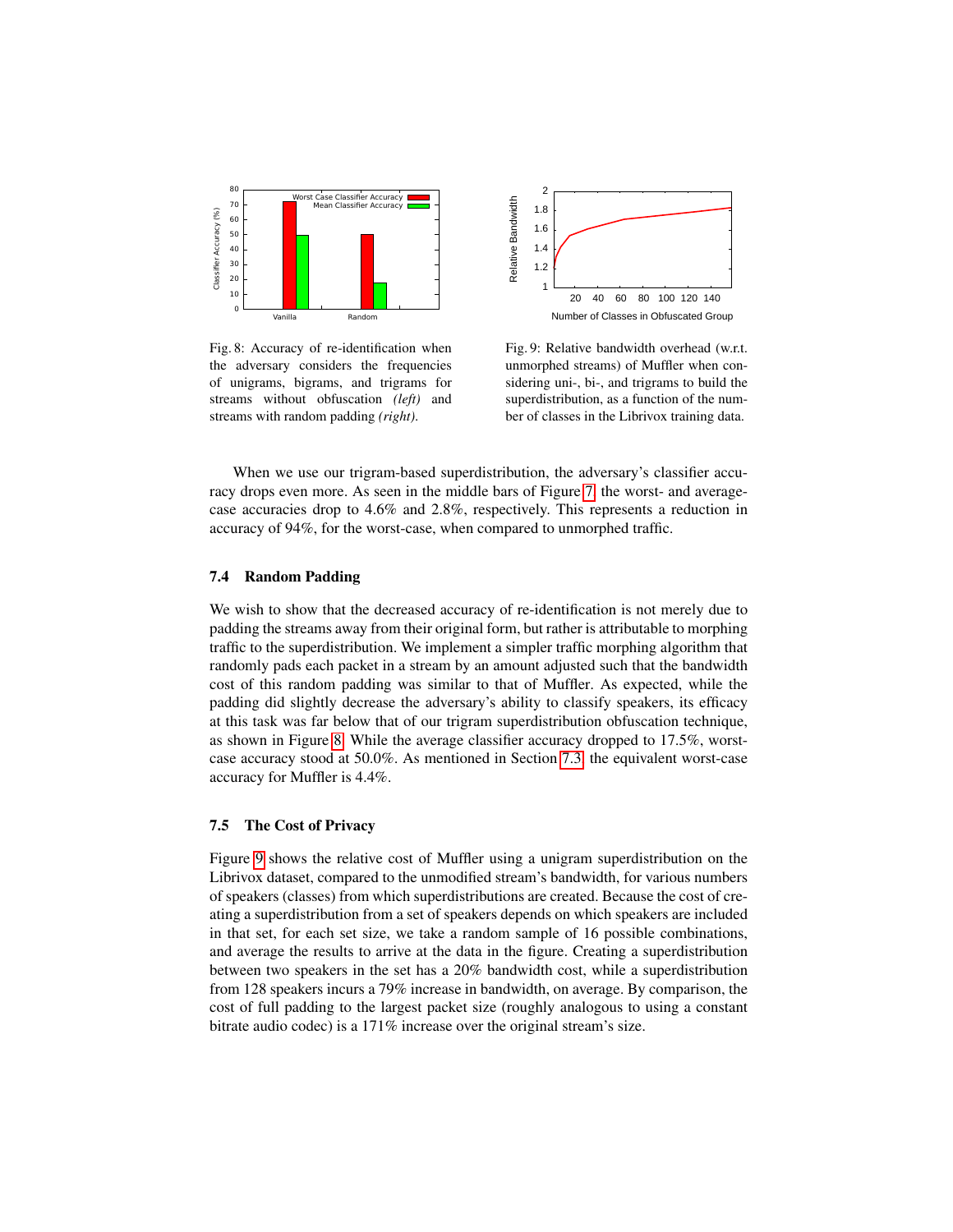#### 7.6 CPU Overhead

In comparison to existing traffic morphing techniques, Muffler avoids expensive operations and has a low CPU overhead. To build the superdistribution and morph the entire 878-hour corpus of audio from Librivox takes Muffler just under 30 minutes on a 3.1GHz Xeon E31220 with 8GB of DDR3 memory. This factor of 1,765 between the CPU time and amount of audio processed in that time means that it is entirely possible to have a Muffler implementation that dynamically updates the superdistribution being mapped to regularly, even while obfuscating several audio streams at once.

## <span id="page-13-0"></span>8 Related Work

*Website fingerprinting.* Much of the early work in packet- and stream-based traffic analysis focused on identifying the webpages conveyed in intercepted HTTPS streams. Sun et al. showed that the web page being visited by a user over an SSL-encrypted connection can often be identified based solely on the sizes of the objects being accessed. They additionally showed that this attack was resilient against padding object sizes as an obfuscation technique [\[18\]](#page-16-8). Later, Hintz introduced website fingerprinting techniques that infer the identity of a requested website by examining the size of an observed HTTPS stream [\[10\]](#page-15-6). In addition to inferring content, website fingerprinting has also been proposed as a method to defeat anonymity systems (most notably, Tor [\[6\]](#page-15-7)) by identifying the webpages that have been requested by an observed client [\[5,](#page-15-8) [9,](#page-15-9) [22,](#page-16-9) [23\]](#page-16-10). Kadianakis [\[12\]](#page-15-10) has suggested applying a variant of Wright et al.'s traffic morphing technique [\[28\]](#page-16-2) to protect Tor against fingerprinting attacks.

*Voice-over-IP.* A series of papers including the work of Wright et al. discussed earlier have examined traffic analysis as a means to infer attributes about the audio signal embedded in an encrypted VoIP stream, and explored morphing techniques to disguise one class of speaker as another [\[26,](#page-16-3) [28\]](#page-16-2). However, when there are more than two possible classifications, they do not explore *which* distribution should be chosen as the target distribution. Subsequent work by many of the same authors showed that particular phrases can be identified by observing only the sizes of encrypted packets [\[24,](#page-16-4) [27\]](#page-16-5). Similarly, Khan et al. demonstrated that the adversary can identify the speaker of a conversation given a set of potential speakers, a corpus of their speech, and the encrypted VoIP stream [\[13\]](#page-15-2).

*Defenses.* Developing defenses against traffic analysis is a growing area of research. Liberatore and Levine proposed padding packets up to the network MTU as a defense against web fingerprinting attacks [\[14\]](#page-15-11). However, recent work by Dyer et al. showed that such a strategy is ineffective against an adversary who employs a Naïve Bayes or a support vector machine classifier [\[7\]](#page-15-12). Folga et al. [\[8\]](#page-15-13) explored the use of polymorphic blending to evade detection by intrustion detection systems. Their polymorphic blending approach included altering payload characteristics such as the byte frequency to resemble normal traffic. Iacovazzi and Baiocchi explored finding optimally efficient (with respect to bandwidth) algorithms to mask traffic against traffic classification tools [\[11\]](#page-15-14), but their technique allows packet fragmentation, and is not applicable to our model.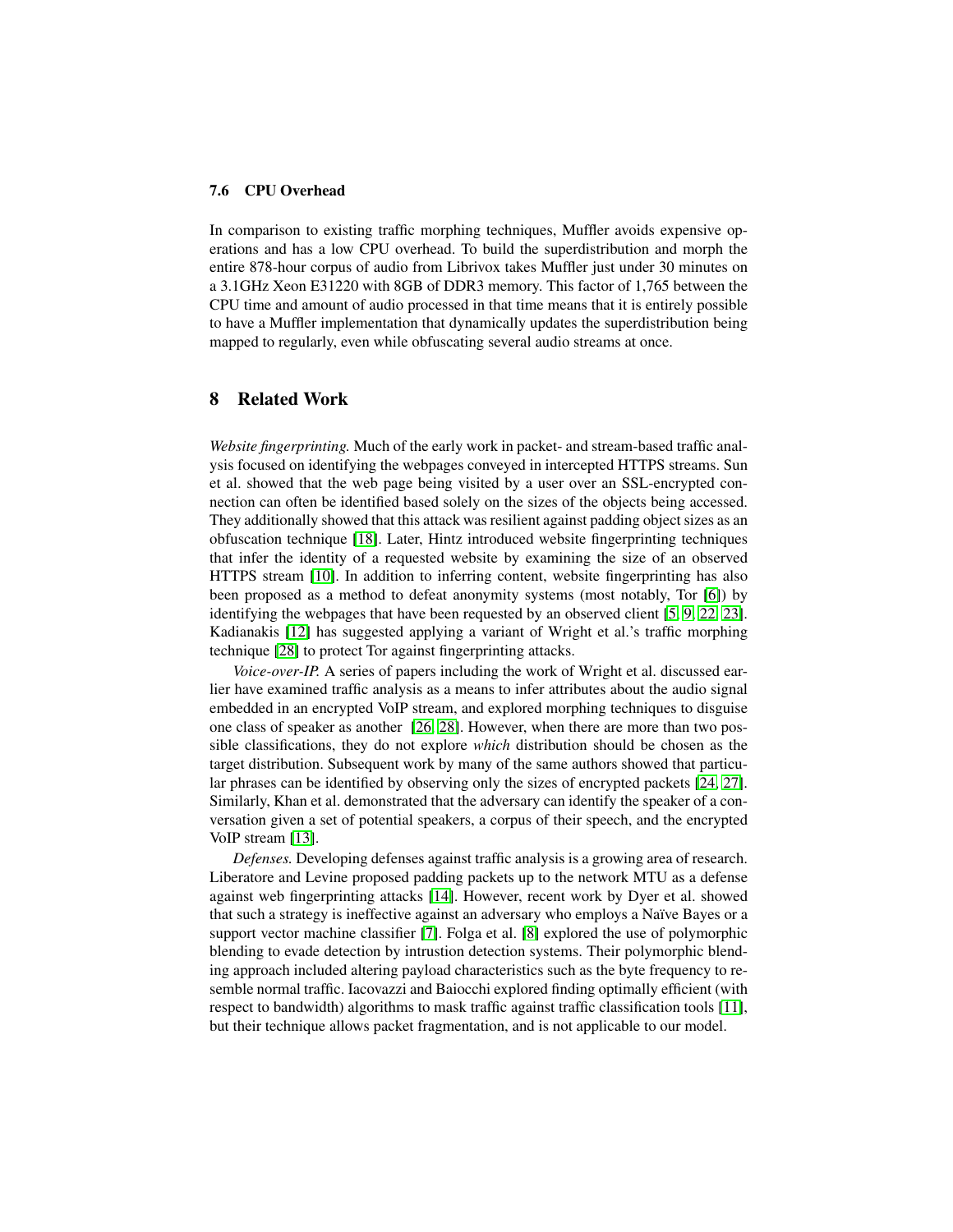## <span id="page-14-0"></span>9 Discussion and Limitations

*Improved Dynamic Clustering.* When implementing Muffler using dynamic clustering, there remains a choice of how many classes should be derived from the audio corpus. For our testing purposes, we found  $k = 32$  to be sufficient for k-means clustering. It may be useful to adjust  $k$  given any available background knowledge of the audio streams being combined into a superdistribution. Additionally, other clustering approaches that automate the process of discovering the *number* of clusters (for example,  $X$ -means clustering [\[17\]](#page-15-15)) may serve as a drop-in replacement for  $k$ -means clustering.

*The Inviability of Pairs.* As previously argued, a traffic morphing system that morphs one speaker class to resemble another specific class is not well-suited for masking the identities of a large set of speakers (since it is unlikely that any one speaker in the set will have a distribution to which all other speakers can be padded). However, it could be argued that such approaches are sufficient, when applied in a pairwise fashion. Even if such a method were able to make pairs of speakers indistinguishable, an obfuscation scheme that results in the adversary knowing that a stream comes from one of two speaker classes still leaks considerable information. Additionally, we know that the packet size distributions of the speakers in the pair can very easily be such that one speaker cannot be padded to resemble the other, nor vice versa. This paper argues for a more versatile technique that morphs potentially many input distributions to a single, synthetic target distribution.

*Muffler beyond VoIP.* This paper shows the effectiveness of Muffler in the context of protecting against VoIP re-identification attacks. The general traffic analysis attack framework applies to other situations in which variations in packet sizes may reveal attributes of the plaintext. For example, similar traffic analysis attacks are applicable to streaming video (which also uses VBR codecs), remote database access, and anonymous web browsing. Although we do not evaluate it in this paper, Muffler can be straightforwardly applied to protect against re-identification attacks on encrypted streaming video. For applications where packets are sent at irregular time intervals—in particular, web browsing—Muffler would also need to consider the *timing* of packets.

## 10 Conclusion

This paper proposes an efficient blackbox defense called Muffler that protects against encrypted VoIP re-identification attacks. Our approach is based on the fabrication of a *superdistribution* to which all of the streams in a population can be morphed. Experimental results using a large corpus of audio show that even against an adversary who applies a battery of machine learning techniques, Muffler reduces the adversary's accuracy by 94%, while maintaining half of the bandwidth savings provided by using a variable-bitrate codec.

## Acknowledgements

We thank the anonymous reviewers for their helpful feedback. This work is partially supported by the National Science Foundation (NSF) through grants CNS-1064986, CNS-1149832, CNS-1445967, and CNS-1223825.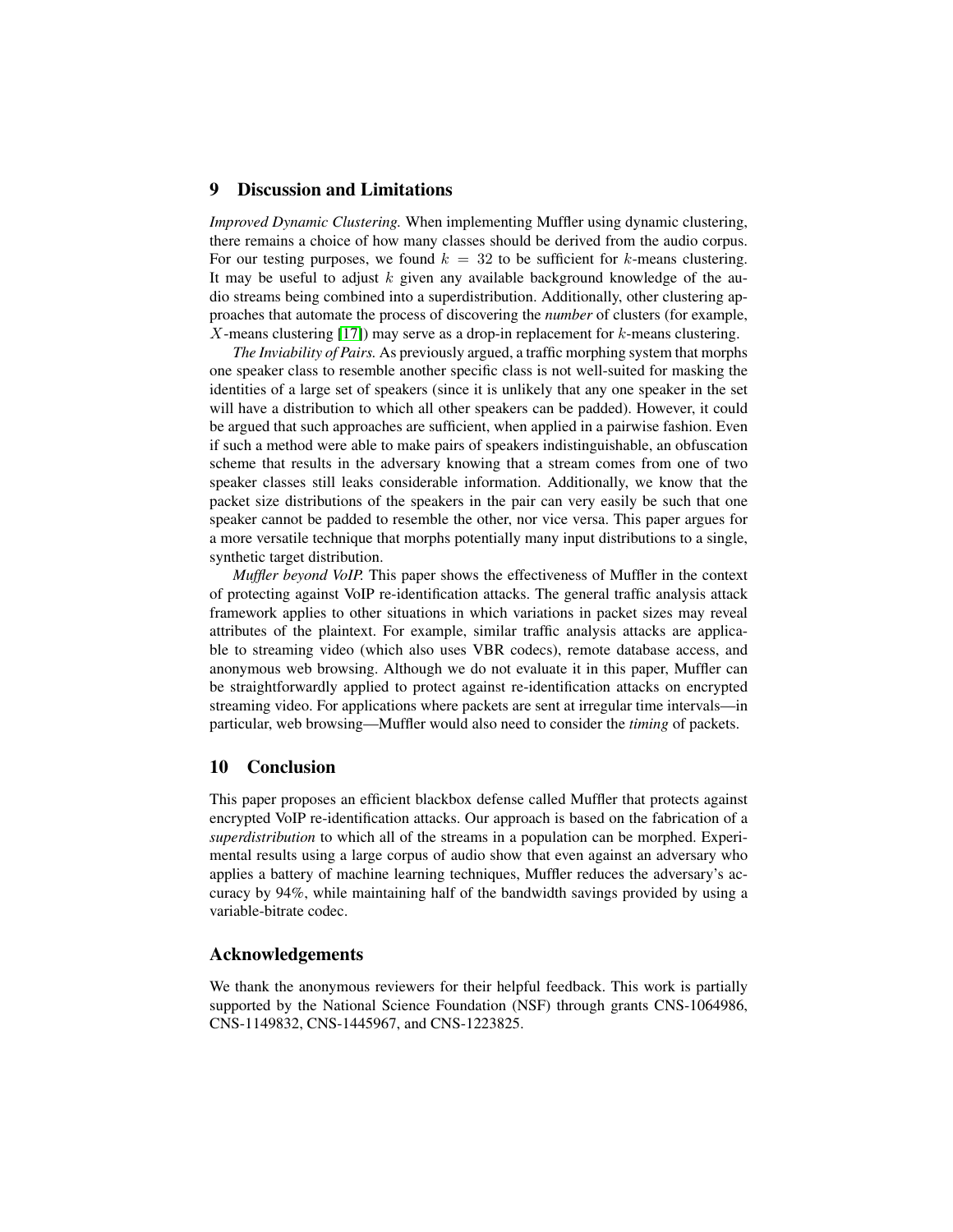## Bibliography

- <span id="page-15-4"></span>[1] The Speech Accent Archives. URL <http://accent.gmu.edu/>.
- <span id="page-15-5"></span>[2] Linguistic Data Consortium (LDC). URL <https://www.ldc.upenn.edu/>.
- <span id="page-15-1"></span>[3] Tom Berson. Skype Security Evaluation, October 2005. Available at [http:](http://www.anagram.com/berson/abskyeval.html) [//www.anagram.com/berson/abskyeval.html](http://www.anagram.com/berson/abskyeval.html).
- <span id="page-15-16"></span>[4] A. Bhattacharyya. On a Measure of Divergence between Two Statistical Populations Defined by their Probability Distribution. *Bulletin of the Calcutta Mathematical Society*, pages 99–110, 1943.
- <span id="page-15-8"></span>[5] Xiang Cai, Xin Cheng Zhang, Brijesh Joshi, and Rob Johnson. Touching from a Distance: Website Fingerprinting Attacks and Defenses. In *ACM Conference on Computer and Communications Security (CCS)*, 2012.
- <span id="page-15-7"></span>[6] Roger Dingledine, Nick Mathewson, and Paul Syverson. Tor: The Second-Generation Onion Router. In *USENIX Security Symposium (USENIX)*, 2004.
- <span id="page-15-12"></span>[7] Kevin P Dyer, Scott E Coull, Thomas Ristenpart, and Thomas Shrimpton. Peeka-boo, I Still See You: Why Efficient Traffic Analysis Countermeasures Fail. In *IEEE Symposium on Security and Privacy (Oakland)*, 2012.
- <span id="page-15-13"></span>[8] P. Folga, M. Sharif, R. Perdisci, O. Kolesnikov, and W. Lee. Polymorphic Blending Attacks. In *USENIX Security Symposium*, 2006.
- <span id="page-15-9"></span>[9] Dominik Herrmann, Rolf Wendolsky, and Hannes Federrath. Website Fingerprinting: Attacking Popular Privacy Enhancing Technologies with the Multinomial Na¨ıve-bayes Classifier. In *ACM Workshop on Cloud Computing Security (CCSW)*, 2009.
- <span id="page-15-6"></span>[10] Andrew Hintz. Fingerprinting Websites Using Traffic Analysis. In *Privacy Enhancing Technologies Symposium (PETS)*, 2003.
- <span id="page-15-14"></span>[11] A. Iacovazzi and A. Baiocchi. Padding and Fragmentation for Masking Packet Length Statistics. In *Traffic Monitoring and Analysis International Workshop*, 2012.
- <span id="page-15-10"></span>[12] George Kadianakis. Packet Size Pluggable Transport and Trafc Morphing. Technical Report 2012-03-004, Tor Project, Inc., 2012.
- <span id="page-15-2"></span>[13] LA Khan, MS Baig, and A.M. Youssef. Speaker Recognition from Encrypted VoIP Communications. *Digital Investigation*, 7(1-2):65–73, October 2010.
- <span id="page-15-11"></span>[14] Marc Liberatore and Brian Neil Levine. Inferring the Source of Encrypted HTTP Connections. In *ACM Conference on Computer and Communications Security (CCS)*, 2006.
- <span id="page-15-3"></span>[15] Librivox. Librivox: Free Public Domain Audiobooks. URL [http://](http://librivox.org/) [librivox.org/](http://librivox.org/).
- <span id="page-15-0"></span>[16] Jean Mercler. 50 Million Concurrent Users Online. Available at [http://skypenumerology.blogspot.se/2013/01/50-million](http://skypenumerology.blogspot.se/2013/01/50-million-concurrent-users-online.html)[concurrent-users-online.html](http://skypenumerology.blogspot.se/2013/01/50-million-concurrent-users-online.html).
- <span id="page-15-15"></span>[17] D. Pelleg and A. W. Moore. X-means: Extending K-means with Efficient Estimation of the Number of Clusters. In *International Conference on Machine Learning*, 2000.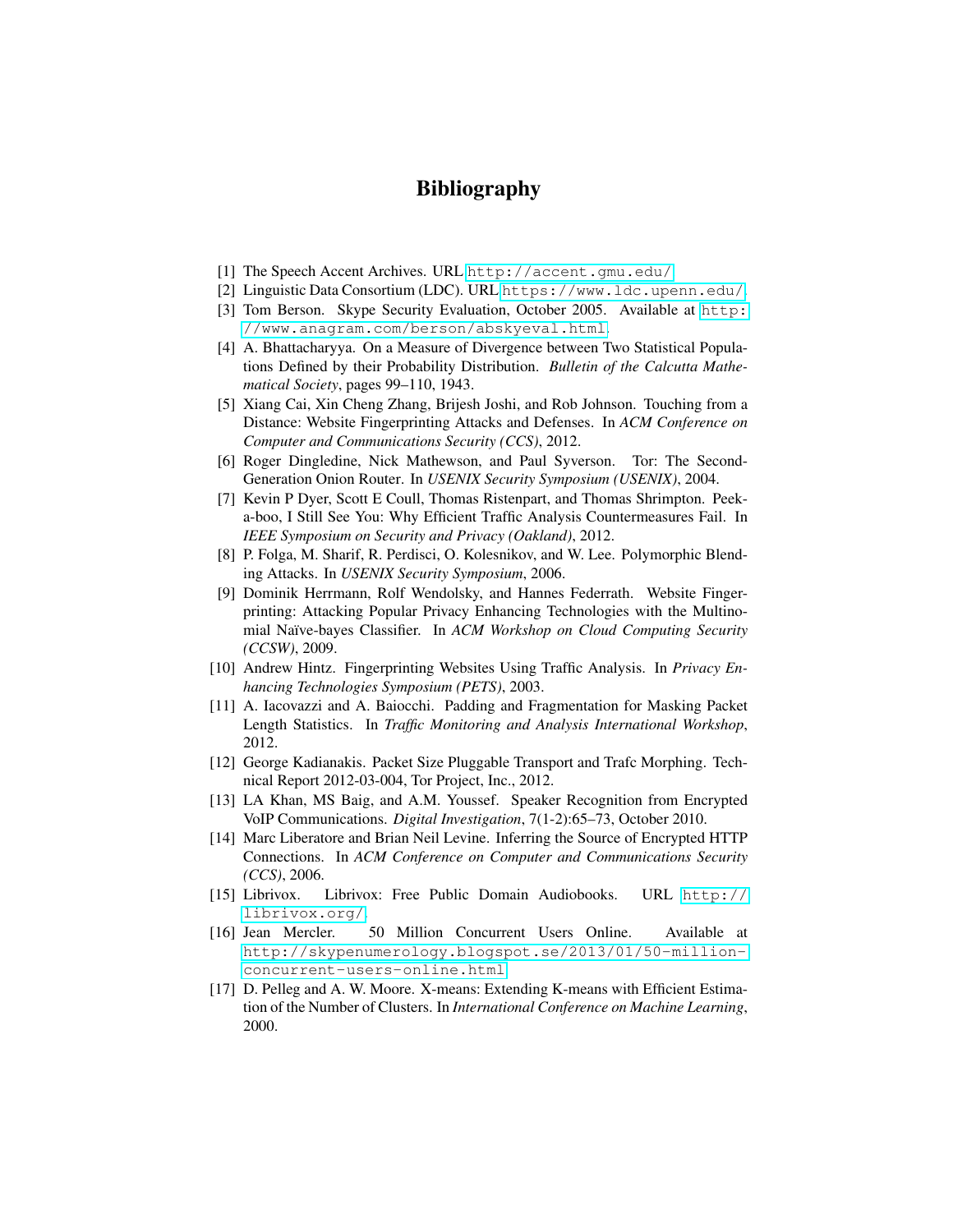- <span id="page-16-8"></span>[18] Qixiang Sun, Daniel R. Simon, Yi-Min Wang, Wilf Russell, Venkata N. Padmanabhan, and Lili Qiu. Statistical Identification of Encrypted Web Browsing Traffic. In *IEEE Symposium on Security and Privacy (Oakland)*, 2002.
- <span id="page-16-0"></span>[19] TeleGeography. International Carriers' Traffic Grows Despite Skype Popularity, 2006. Available at [http://www.telegeography.com/products/](http://www.telegeography.com/products/commsupdate/articles/2006/12/01/telegeography-update-international-carriers-traffic-grows-despite-skype-popularity/) [commsupdate/articles/2006/12/01/telegeography-update](http://www.telegeography.com/products/commsupdate/articles/2006/12/01/telegeography-update-international-carriers-traffic-grows-despite-skype-popularity/)[international-carriers-traffic-grows-despite-skype](http://www.telegeography.com/products/commsupdate/articles/2006/12/01/telegeography-update-international-carriers-traffic-grows-despite-skype-popularity/)[popularity/](http://www.telegeography.com/products/commsupdate/articles/2006/12/01/telegeography-update-international-carriers-traffic-grows-despite-skype-popularity/).
- <span id="page-16-1"></span>[20] TeleGeography. Telegeography Report Executive Summary, 2013. Available at [http://www.telegeography.com/page\\_attachments/](http://www.telegeography.com/page_attachments/products/website/research-services/telegeography-report-database/0003/6770/TG_executive_summary.pdf) [products/website/research-services/telegeography](http://www.telegeography.com/page_attachments/products/website/research-services/telegeography-report-database/0003/6770/TG_executive_summary.pdf)[report-database/0003/6770/TG\\_executive\\_summary.pdf](http://www.telegeography.com/page_attachments/products/website/research-services/telegeography-report-database/0003/6770/TG_executive_summary.pdf).
- <span id="page-16-6"></span>[21] K. Vos, S. Jensen, and K. Soerensen. SILK Speech Codec. Internet-Draft draftvos-silk-02, Internet Engineering Task Force, September 2010.
- <span id="page-16-9"></span>[22] Tao Wang and Ian Goldberg. Improved Website Fingerprinting on Tor. In *Workshop on Privacy in the Electronic Society (WPES)*, 2013.
- <span id="page-16-10"></span>[23] Tao Wang, Xiang Cai, Rishab Nithyanand, Rob Johnson, and Ian Goldberg. Effective Attacks and Provable Defenses for Website Fingerprinting. In *USENIX Security Symposium (USENIX)*, 2014.
- <span id="page-16-4"></span>[24] Andrew M. White, Kevin Snow, Austin Matthews, and Fabian Monrose. Phonotactic Reconstruction of Encrypted VoIP Conversations: Hookt on fon-iks. In *IEEE Symposium on Security and Privacy (Oakland)*, 2011.
- <span id="page-16-7"></span>[25] I. H. Witten, E. Frank, and M. A. Hall. *Data Mining: Practical Machine Learning Tools and Techniques*. Morgan Kaufmann, Burlington, MA, 3rd edition, 2011.
- <span id="page-16-3"></span>[26] Charles V. Wright, Lucas Ballard, Fabian Monrose, and Gerald M. Masson. Language Identification of Encrypted VoIP Traffic: Alejandra y Roberto or Alice and Bob? In *USENIX Security Symposium (USENIX)*, 2007.
- <span id="page-16-5"></span>[27] Charles V. Wright, Lucas Ballard, Scott E. Coull, Fabian Monrose, and Gerald M. Masson. Spot Me if You Can: Uncovering Spoken Phrases in Encrypted VoIP Conversations. In *IEEE Symposium on Security and Privacy (Oakland)*, 2008.
- <span id="page-16-2"></span>[28] Charles V. Wright, Scott E. Coull, and Fabian Monrose. Traffic Morphing: An Efficient Defense Against Statistical Traffic Analysis. In *Network and Distributed System Security Symposium (NDSS)*, 2009.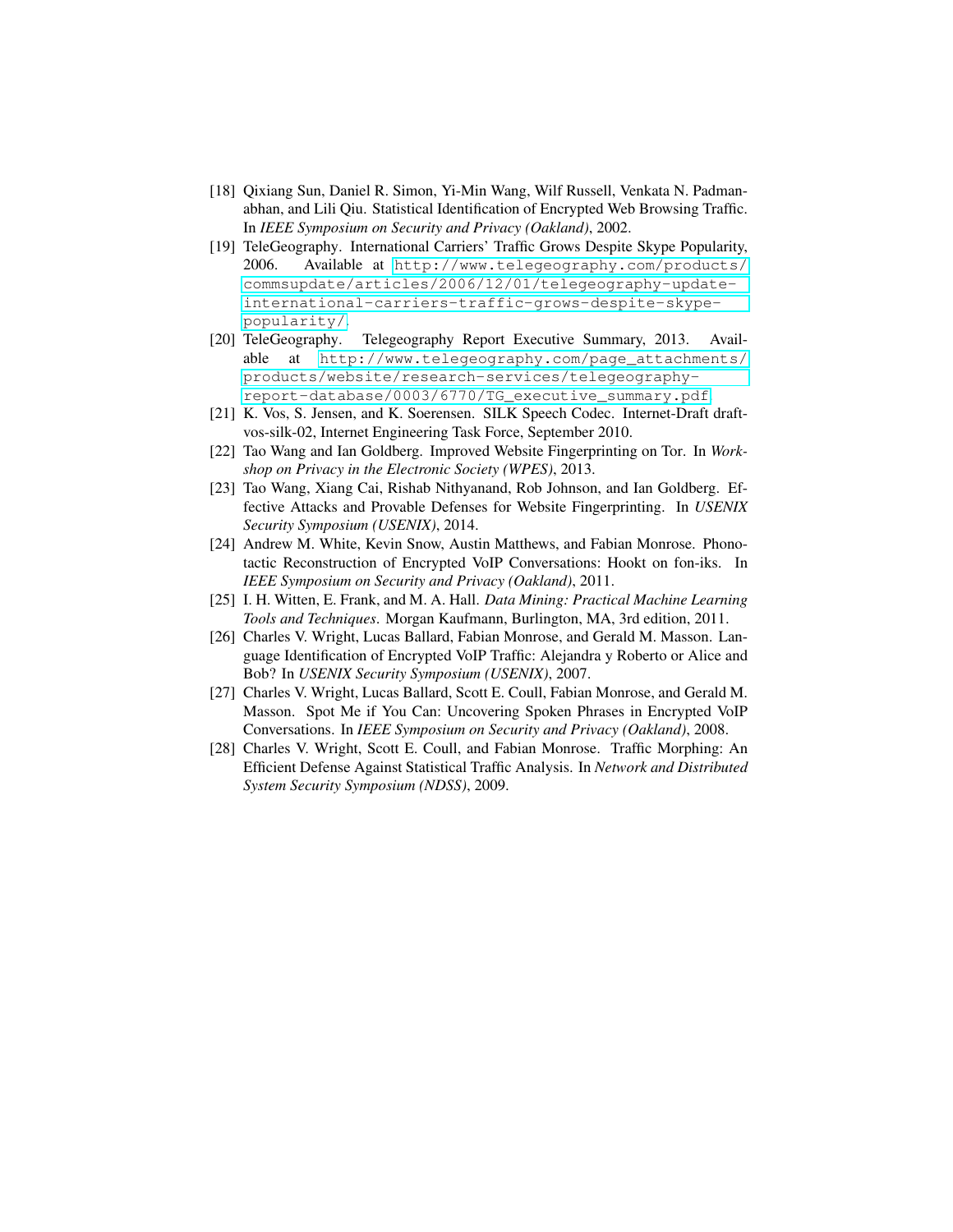### <span id="page-17-0"></span>A Security Analysis

We do not attempt to strengthen the security of VBR encoding to traditional IND-CPA but argue that under certain assumptions, our scheme is able to provide information theoretic indistinguishability against the best known speaker re-identifying attacker.

Definition 1. *A scheme is IND-CGA (Indistinguishability against Chosen Generator Attack) secure if, for all pairs of probabilistic polynomial-time adversaries* A1*,* A2*, their advantage in the following game is negligible.*

#### Algorithm 3 Security Experiment

 $b \stackrel{\$}{\leftarrow} \{0,1\}$  $sd \stackrel{\$}{\leftarrow} calcSuperdistribution (training Data)$  $(g_0, g_1, state) \overset{\$}{\leftarrow} A_1(sd, trainingData)$ stream  $\stackrel{\$}{\leftarrow} g_b()$  $c \stackrel{\$}{\leftarrow} morphStream(stream, sd, trainingData, state, c)$  $b' \stackrel{\$}{\leftarrow} A_2 (sd, trainingData, state, c)$ Return  $(b == b')$ 

The  $\stackrel{\$}{\leftarrow}$  notation implies that the function on the right is randomized. In this game, the adversary (the pair of algorithms  $A_1$ ,  $A_2$ ) has access to the training data and the superdistribution sd. For simplicity, we consider  $numPossibleSizes$  and  $gramsize$ fixed and public. The adversary selects two stream generators  $q_0$ ,  $q_1$ , where the generators produce packet streams under some restrictions detailed below. The game selects one at random, generates an actual packet stream from it, morphs it to  $c$  using our morphing (Algorithm [2\)](#page-8-1) and returns it to the adversary. The adversary's goal is to determine which generator was selected.

We first define generators.

Definition 2. *Generators model speakers whose audio is processed into packets as a VBR codec encryption layer would. A stream of packets output by a specific generator* shares n-gram characteristics with all other streams output by that generator. A gener*ator's output is always randomized in the same way that the audio streams by the same speaker having 2 different conversations will be encoded differently.*

Since we perform a black-box modification of the packet stream by padding it, allowing the adversary to define, and therefore know, the input packet stream will allow it to win the game trivially. By allowing the adversary to define a generator, the adversary is still able to select the stream characteristics which will give it the best probability of winning the game.

While not a rigorous definition, this allows a generator to be implemented as a human speaker who is generating packets by using an encrypted VoIP service, or even a text-to-speech program with a large set of words, where generating output corresponds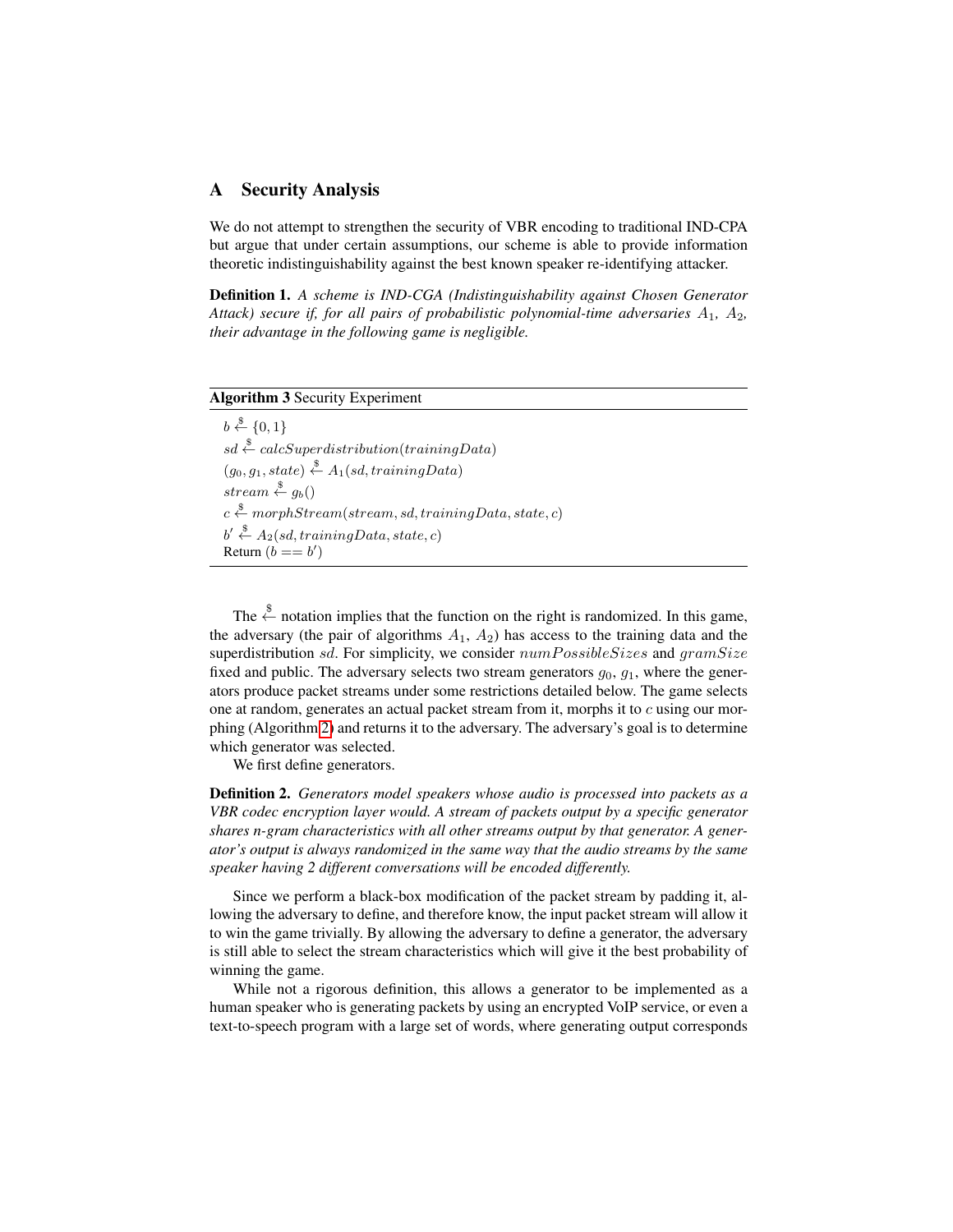<span id="page-18-1"></span>

Fig. 10: The Bhattacharyya Distance between morphed distributions and the expected perfect output of the superdistribution

to selecting a random string of words, running them through the text-to-speech program and then running the produced audio through an encrypted VoIP service.

We also make the following assumptions and restrictions, with justification, to complete our security argument.

<span id="page-18-0"></span>Assumption A1 *The adversary is only allowed to choose generators whose output characteristics are covered by the training data.*

A generator with output that does not sufficiently match any of the training data corresponds to a speaker whose speech patterns are not represented in the training data. Unfortunately, our system is not designed to protect such users.

<span id="page-18-2"></span>Assumption A2 *Our probabilistic morphing technique maps a valid packet stream (one which follows assumption [A1\)](#page-18-0) to one which is is negligibly close to the superdistribution.*

*Additionally, the output packet stream distribution does not vary over time.*

Our morphing algorithm is designed such that the output stream converges to the superdistribution quickly and stays there. To evaluate whether this holds in practice, we compared morphed distributions to the expected output of the superdistribution. We used the Bhattacharyya distance measure [\[4\]](#page-15-16) which is used to measure the similarity between two discrete (or continuous) probability distributions. This measure has been used in feature extraction and speaker recognition among other areas of research.

To construct the expected trigram distribution of the superdsitribution, we generated packet streams using the superdistribution as a transition matrix. Recall that the superdistribution, on trigrams, is defined as 64 probability distributions, one for each bigram prefix. As such, we generated streams with each of the possible bigrams as an initial state, repeated this process 1000 times, and calculated the expected distribution over all the runs.

<span id="page-18-3"></span>Figure [10](#page-18-1) shows, for both our labeled and unlabeled techniques, the mean Bhattacharyya distance, over all morphed streams in our corpus against the superdistribution described above, as the number of packets in the stream increases. As the figure shows, the distance quickly converges to 0 as the number of packets obfuscated increases, indicating that the distributions are very similar.